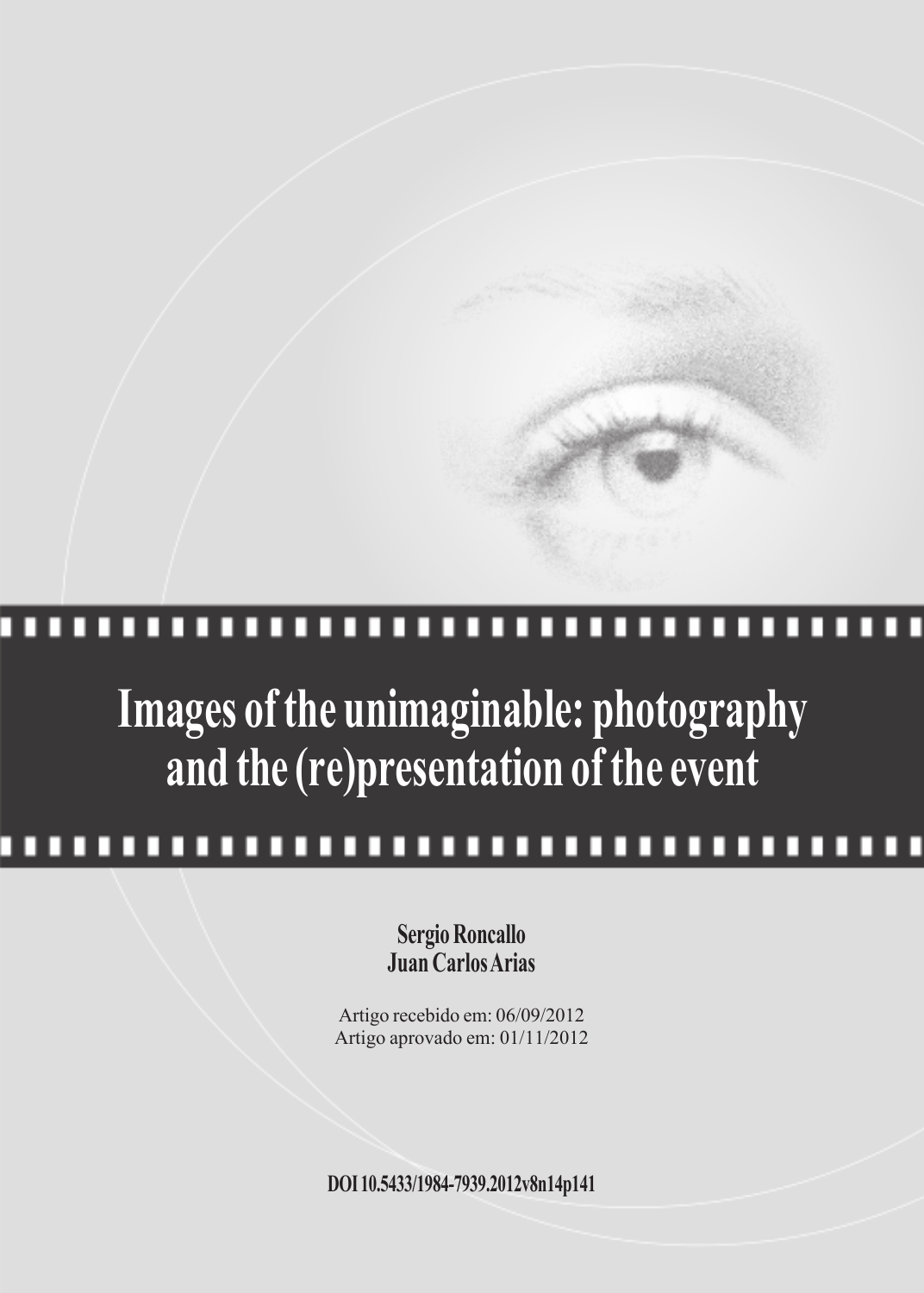## **Images of the unimaginable: photography and the (re)presentation of the event**

**Imagens do inimaginável: fotografia e a (re)presentação do evento**

Sergio Roncallo \* Juan Carlos Arias \*\*

**Abstract**: *We seem to live in a time of omnipresent images. Guy Debord's diagnosis about the becoming image of reality pronounced in the late 1960s still seems to be relevant to describe our time. We have reached the point when it is not surprising to have images of the extraordinary but not having them. The connection between extraordinary events and images seems natural today. However, it could be still legitimate to ask what can images do regarding those events? What can photography do when facing the unimaginable? In this text, we would like to present three cases that could serve, and actually have been used, to reply this inquiry about the possible relation between photography and the event.*

**Keywords**: *Photography and event. Representation of the unimaginable. Dialectics. Imagination.*

**Resumo:** *Nós parecemos viver em um tempo em que a imagem é onipresente. O diagnóstico de Guy Debord, em meados de 1960, sobre a imagem vindoura da realidade, parece ser relevante para descrever a contemporaneidade. Chegamos ao ponto em que o surpreendente não é a imagem do extraordinário, mas a falta dela. Hoje, a conexão entre eventos extraordinários e imagens parece ser natural. Entretanto, ainda seria legítimo questionar o que as imagens podem fazer em relação a tais eventos? O que a fotografia pode fazer frente ao inimaginável? Neste texto, gostaríamos de apresentar três casos que poderiam servir, e, na verdade foram usados, para responder a esta questão sobre a possível relação entre a fotografia e o evento.*

**Palavras-chave:** *Fotografia e evento. Representação do inimaginável. Dialética. Imaginação.*

<sup>\*</sup> Assistant Professor. Department of Communication. Universidad de La Sabana (Colômbia). Email: sergioroncallo@gmail.com

<sup>\*\*</sup> Assistant Professor. Department of Visual Arts. Pontificia Universidad Javeriana (Colômbia). E-mail: ariasjuanc@hotmail.com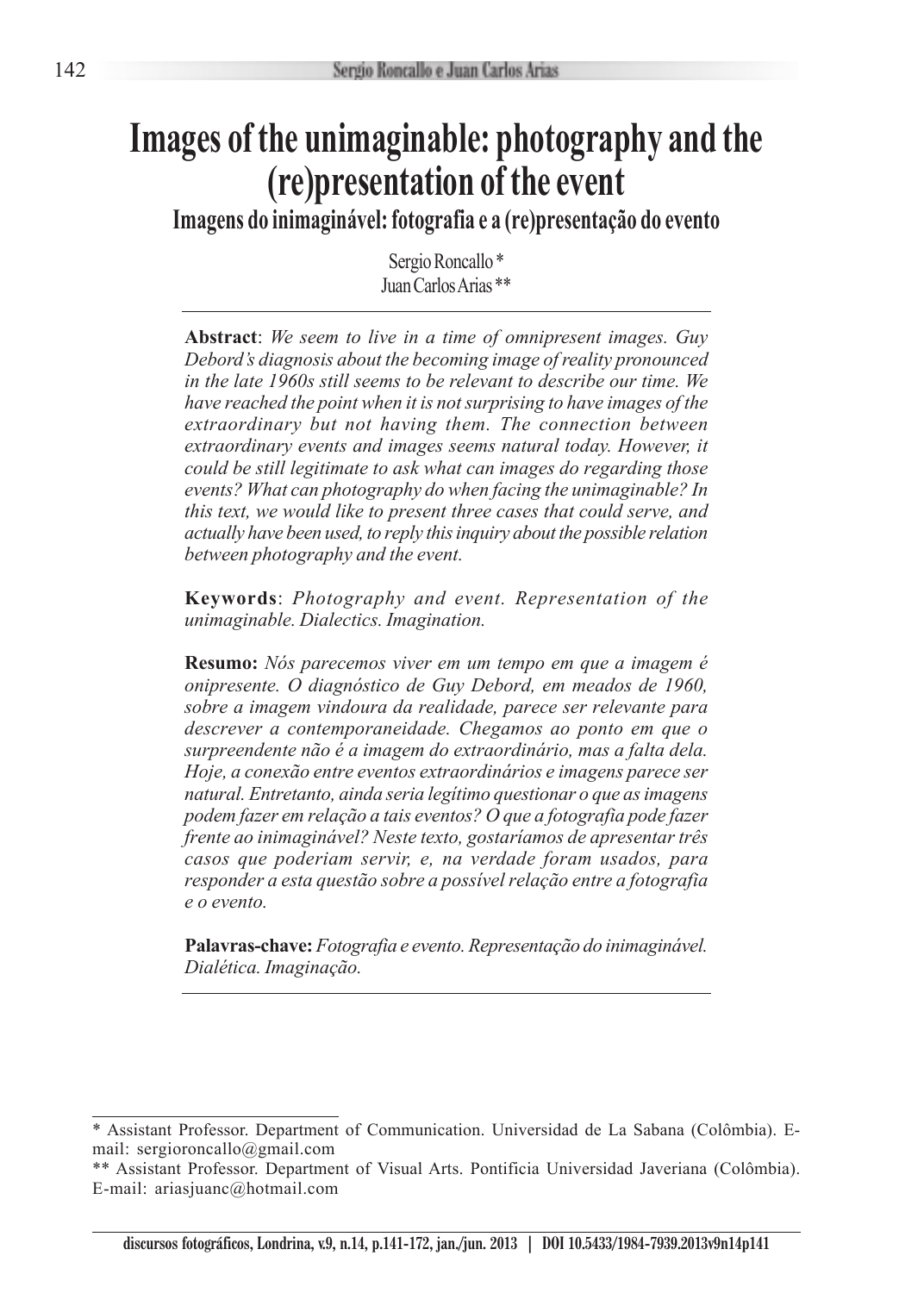### Introduction

*A group of refugee Afghan children work in the construction of a shelter in the border of Iran and Afghanistan. Some of them carry stones and bricks. Others mix the cement stepping on it. A woman interrupts them to bring them to class. "Come to class, children. You can't stop atomic bombs with bricks", the teacher says. After a while walking between the buildings calling all children, they all come together in a makeshift school inside one of the constructions. That day the class focuses on "a big incident" that took place in the world, as the teacher says. "Who knows anything about it?" she asks. Several of the children raise their hand to tell the same story: someone dug a deep well and two people fell in. "No", says the teacher, "A more important event." "They buried Auntie in the ground up to her neck in Afghanistan", one child answers. "It rained, a flood came and everyone was killed," another says. The teacher replies to them: "In America, in New York City, two airplanes hit the World Trade Center towers." She tries to explain them that it is important because it could be the beginning of the World War III and all of them could die, and ask them to keep silent for one minute in honor of those killed in New York. As children don't keep silent and seem not to understand the magnitude of the event, the teacher decides, almost like a punishment, to take them out of the "classroom" and standing in silence in front of one of the big chimneys of the brick kiln as a desperate attempt to make them imagine what a tower is. "Look at the chimney. Think of all those people in the towers who died under the rubble", is the final instruction the teacher gives.*

This is the story narrated by Samira Makhmalbaf (2002) in the first fragment of the film *11'09"01 September 11*, a collection of short films made by several filmmakers around the world after 9/11. The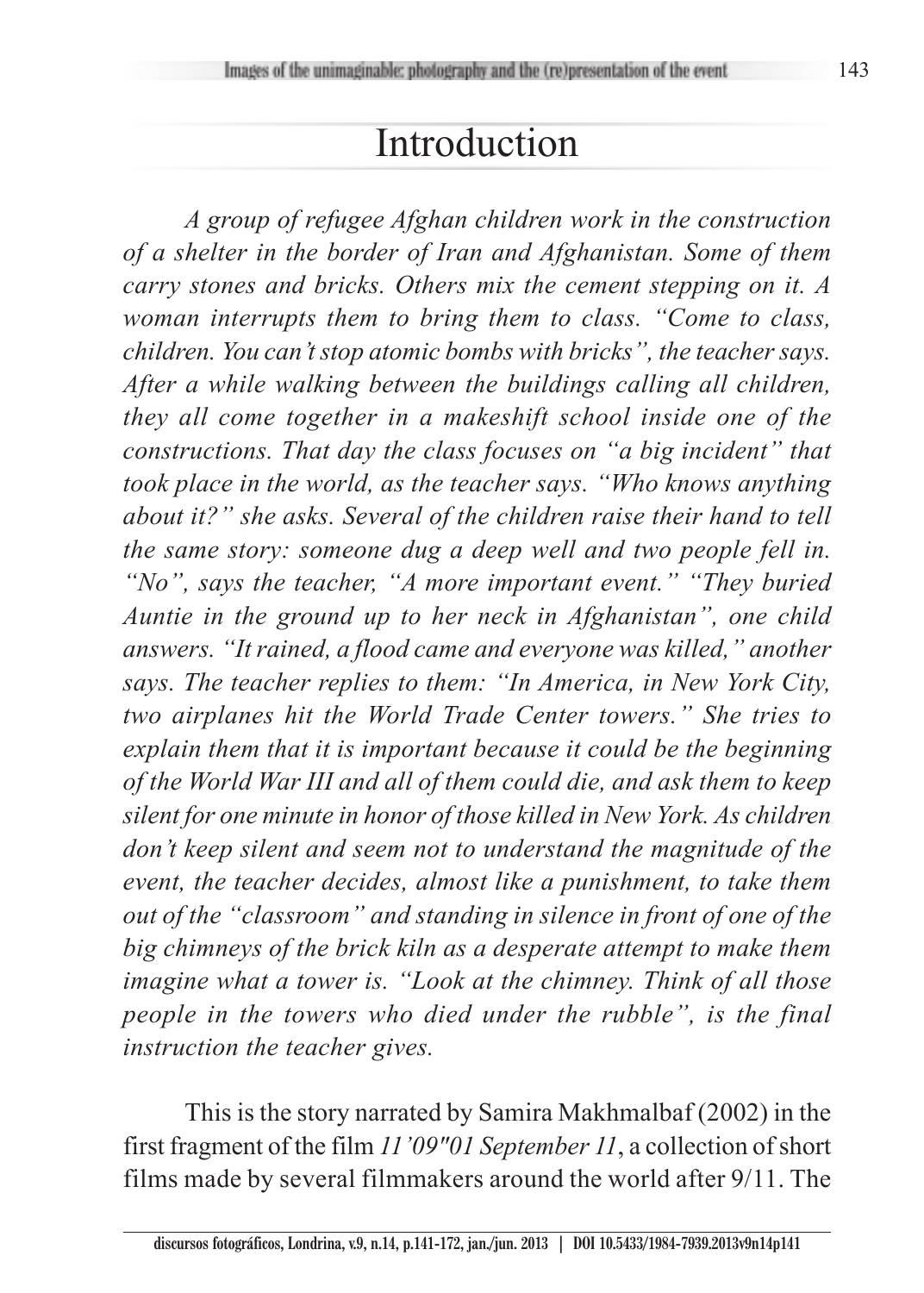attitude of the children and the effort of the teacher to explain what had just occurred across the world are the best example of the problem of the *unimaginable* raised by events like 9/11. One could think that the children do not understand because of their age or because of their state of isolation in the middle of the desert. It is impossible to imagine two planes crashing into two towers if you have never seen a tower and a city like New York. Children lack images to understand the singular nature of what their teacher is trying to explain. A single picture would be enough to make what they do not comprehend imaginable. Let us, however, play the role of the hyperbolic doubt and ask: "Does an event like this become understandable, imaginable when we have images of it?"

We seem to live in a time of omnipresent images. Guy Debord's diagnosis about the becoming image of reality pronounced in the late 1960s still seems to be relevant to describe our time. "Spectacle" was the concept Debord (2002, p.8) used to describe the time when "the real world changes into simple images". The problem for Debord was not simply the overproduction of images but that those images were replacing our sense of reality. Today, the multiplication of technical mediations seems to have made images a necessary condition – more than a simple representation – of experience. As Susan Sontag (1973, p.10) states regarding photography, it "has become one of the principle devices for experiencing something, for giving an appearance of participation". Both simple daily occurrences and extraordinary events take place simultaneously as images do. We are particularly interested in the latter. Images of wars, tortures, massive rebellions, grassroots mobilizations, and accidents in general are part of a common imagery that seems to be familiar to any viewer today.

We have reached the point when it is not surprising to have images of the extraordinary but not having them. However, it could be still legitimate to ask, following Sontag (2003), what can images do regarding those events?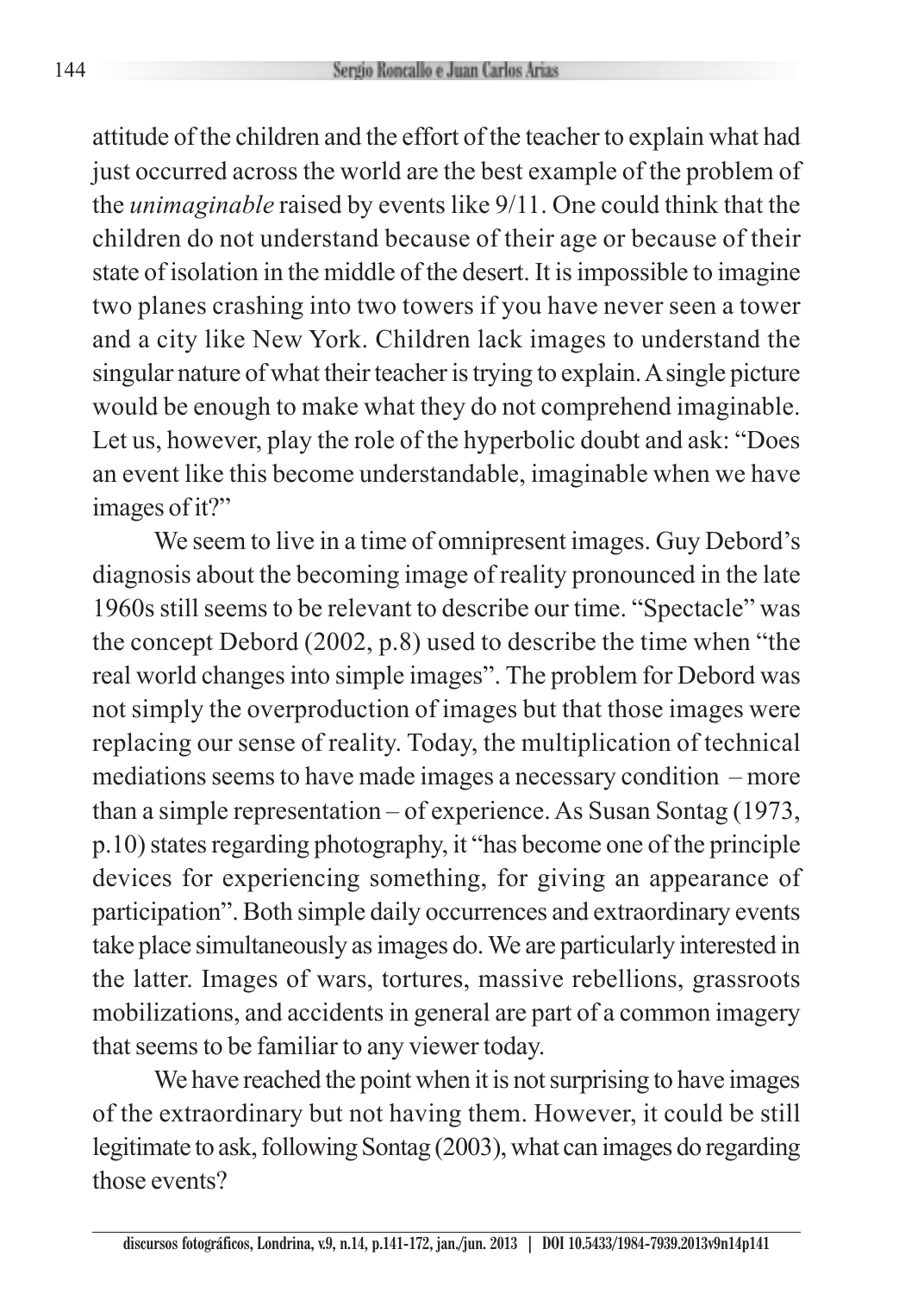What is the point of exhibiting these pictures? To awaken indignation? To make us feel 'bad'; that is, to appall and sadden? To help us mourn? Is looking at such pictures really necessary, given that these horrors lie in a past, remote enough to be beyond punishment? Are we the bests to see these images? Do they actually teach us anything? (SONTAG, 2003, p.91-92).

We would like to present two cases that could serve, and actually have been used, to reply Sontag's inquiries about the possible relation between photography and the event.

# First case: photography as collective therapy

In the morning of September 11, 2001 television news anchors interrupted regular programming all over the world to show in real time what was happening in the World Trade Center in New York. Carey (2003) describes in detail the development of the event coverage between 8:50 a.m. and 11 a.m. and shows that during the first hours of transmission the only thing reporters could do was to narrate chronologically each of the occurrences. The images were repeated over and over again, trying to realize what was happening. In the first hours "comprehension lacks a foothold. Understanding falters. News of this event catapults the nation into the grips of a trauma, a shock without meaning". (NICHOLS, 2007, p.2). Over the time, the repetition of the image of the planes crashing into the towers was not enough, despite having been shown from several perspectives. Television, as the other media, began to create relations and to place the images inside a broader narration. James Carey (2003, p.76) highlights this effort as a "return" of journalism to historical reality. During the 1990s, according to him, the media had been "on a vacation from reality". The shock produced by 9/11 forced journalism to try to produce a historical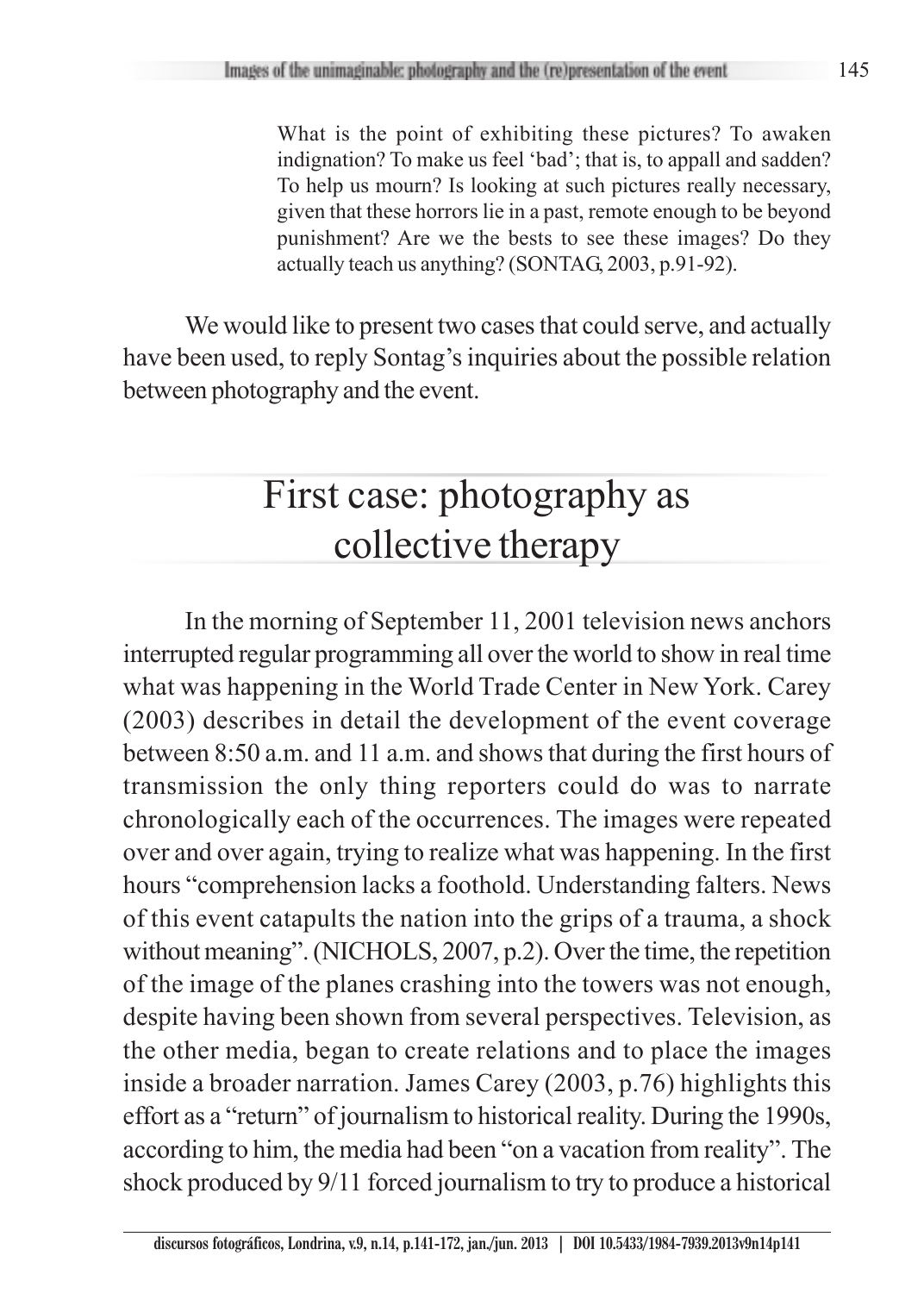narration to apprehend the event "history, politics, and human nature were back on the agenda of the press". (CAREY, 2003, p.77). This "return" implied an effort to understand and reduce the shock produced by the event.

This evidence of the shock can be useful to understand the concept of "event" we would like to use here. Although the term is used in daily language to name any incident, the concept of "event" highlights a difference regarding common occasions. A broad tradition, especially in the field of philosophy in the twentieth century, recovered the distinction stated by the stoicism in the third century B.C., between "the existing things," that is daily occurrences, and events. This difference was taken up again by Christianity to name the irruption of the divinity into the human world. The twentieth century deprives this concept of its religious meanings and keeps the notion of the irruption of the absolute strange into the regular life. From this perspective, the event is the indefinable, what escapes from any common representation; what bursts in everyday life and resists being incorporated as experience. That is the difference between an event and a common occurrence. "Occurrence" is what finds a possible representation, while "event" is what bursts in the daily life and dislocates all the usual mechanisms of understanding. W. J. T. Mitchell (2011, p.748) defines it as "the place where words and images fail, where they are refused, prohibited as obscenities that violate a law of silence and invisibility, muteness and blindness". "Event" is what cannot be told, what is beyond any attempt of representation.

The immediate effect of the event is the shock. Its irruption into daily life implies an initial impossibility of comprehension. That is the main reason for the multiplication and repetition of images. They are an attempt to understand what has broken the common comprehension of reality. Beforehand, the event is unimaginable, elusive. It seems that language is not enough to describe what happened. The complexity of the event grows every minute and lack of comprehension grows with it. The event is what resists to be incorporated in the same way we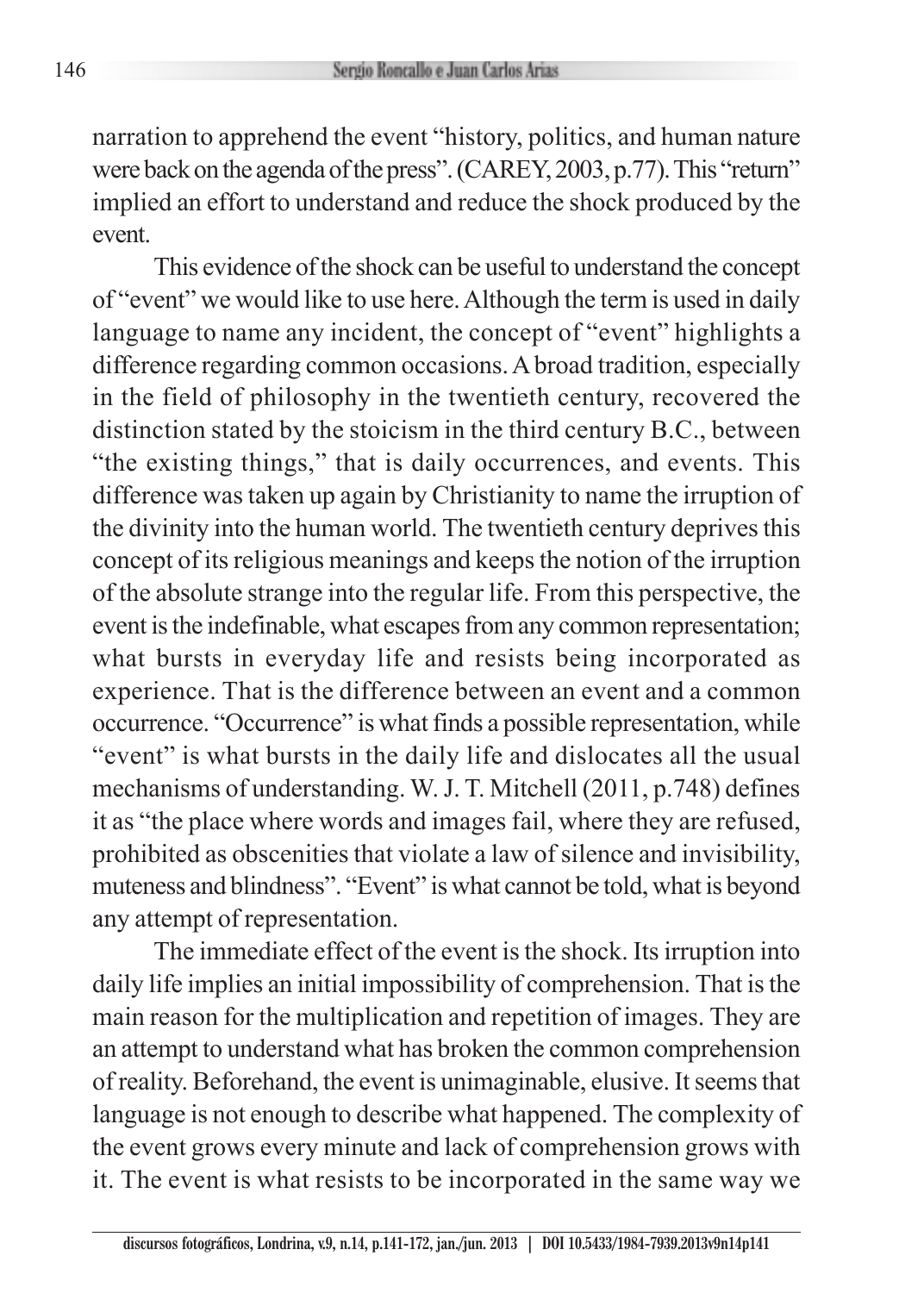incorporate common occurrences; what escapes from any attempt of comprehension.<sup>1</sup>

Images seem to be an attempt to oppose this unimaginable character of the event. One would be tempted to affirm, following the common sense, that technical images work as an objective window to perceive reality, and that is the reason why they successfully oppose the unimaginable. Several authors, however, have pointed out the difficulty of considering images as simple illustrations of an event, and have proposed to think about them in terms of production rather than of representation. That is the core of Debord's analysis of spectacle mentioned above: images do not depict an external reality, but they produce reality itself. Carey (2004) states a similar idea regarding the process of human communication: it is not plain transmission of pre-existed information, but "a symbolic process whereby reality is produced, maintained, repaired, and transformed". (DEBORD, 2002, p.23).

We would like to use Hayden White's notion of "emplotment" to explain this symbolic process. According to White (1978, p.88), history is not a representational narrative of external events but a verbal fiction that produces the event itself: "It is wrong to think of a history as a model similar to a scale model of an airplane or ship, a map, or a photograph." History implies the active production of the event and not simply its repetition in a different scale. An event reaches a historical character when it is constructed as a metaphorical statement inside a narrative structure. That is what the concept of emplotment defines: the encoding of facts as components of a specific kind of plot structure.

If we take White's argument further it would be possible to state that what we understand as "reality" is the product of particular processes of emplotment, rather than a group of pure and objective facts. Images are crucial in this emplotment to the extent that they, on the one hand, seem to reduce the complexity of the event to a concrete fact – every image is

<sup>&</sup>lt;sup>1</sup> It is not our intention to provide a positive definition of "event." Precisely, it names what is beyond any conceptualization. Event "is" what opens a permanent question about its own representation, what creates a tension between the possibility of naming and depicting and a radical difference introduced in the core of experience. The event comes into view when the question "how to talk – or create images – about *this*?" emerges.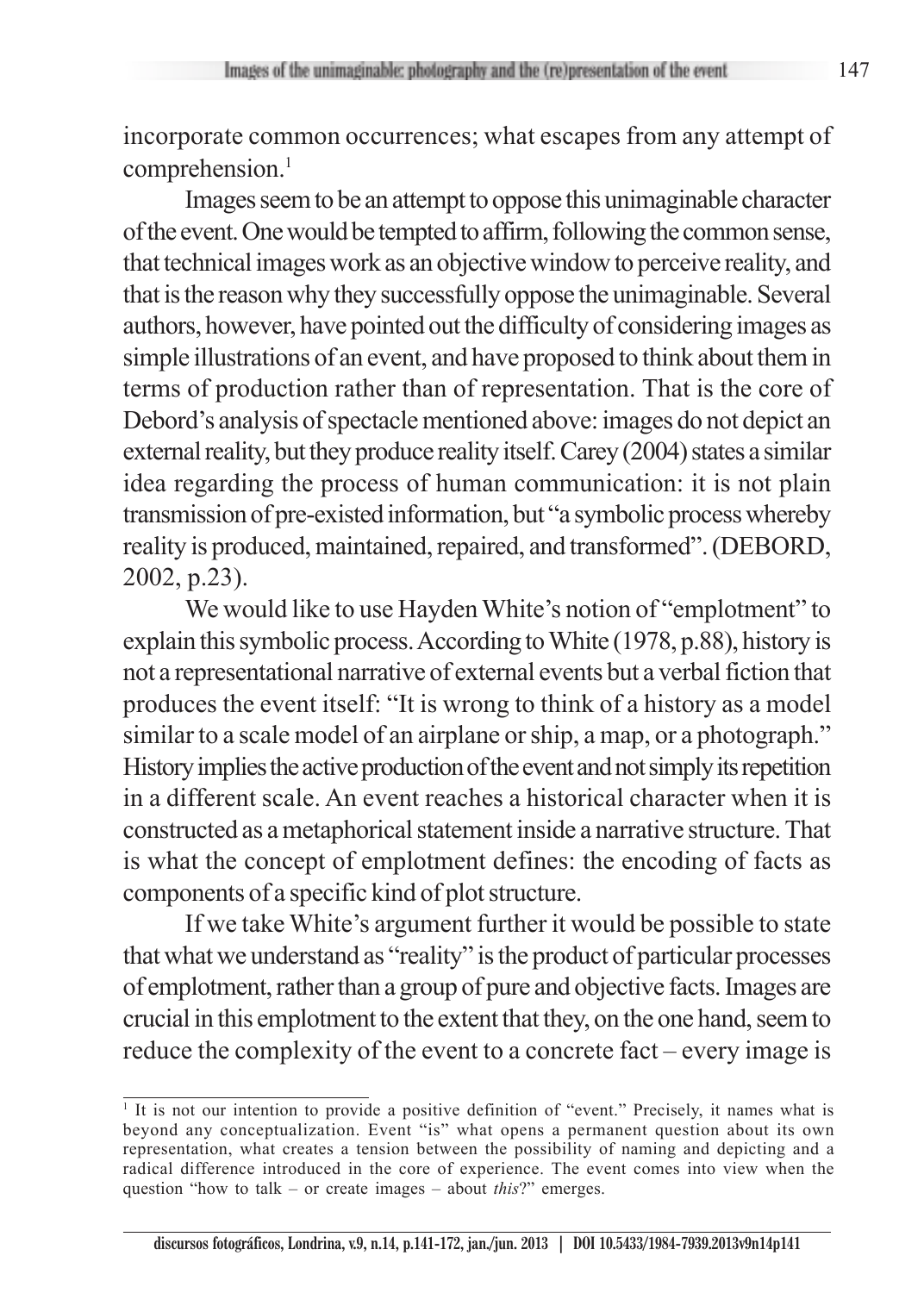always a frame – and, on the other hand, they open the possibility of connecting different elements and composing a particular narrative. This plot has an important function: to make the strangeness of the event familiar.

> The original strangeness, mystery, or exoticism of the events is dispelled, and they take on a familiar aspect, not in their details, but in their functions as elements of a familiar kind of configuration. They are rendered comprehensible by being subsumed under the categories of the plot structure. (WHITE, 1978, p.86).

From this perspective, images have a "therapeutic" function as they allow to shape what was elusive.

Zelizer (2003) states that this is exactly what photojournalism did with the trauma produced by 9/11. What was an unshaped group of occurrences became a definable event through the use of particular rhetoric and narrative strategies in the production of images. 9/11 photographs assisted society in working to reach a "post-traumatic" space understanding the initial excess of the event. This collective comprehension facilitated public reaction to support the political, humanitarian, and military actions derived from the attack. Nichols (2007, p.10) summarizes this complex process highlighting the importance of the category of "terrorism":

> Trauma converts to injury, injury requires redress; redress demands finding the subject responsible. The name 'terrorism' gives a face and a figure to an excess that typically escapes the categories of history, narrative and meaning.

With a name, the process seems to be completed. The excess of the event that shocked the perception during the first hours was reduced and incorporated to the popular imagery.

Zelizer (1998) believes in the "healing" power of images. She states that, despite that the pictures are not objective reproductions of reality, the common belief in their objectivity creates a useful illusion of realism that allows the comprehension of the event, and "helped the world bear witness" of it. (ZELIZER, 1998, p.86). Images have a historical value despite that they can only present a partial depiction of reality. Walter Lippman, quoted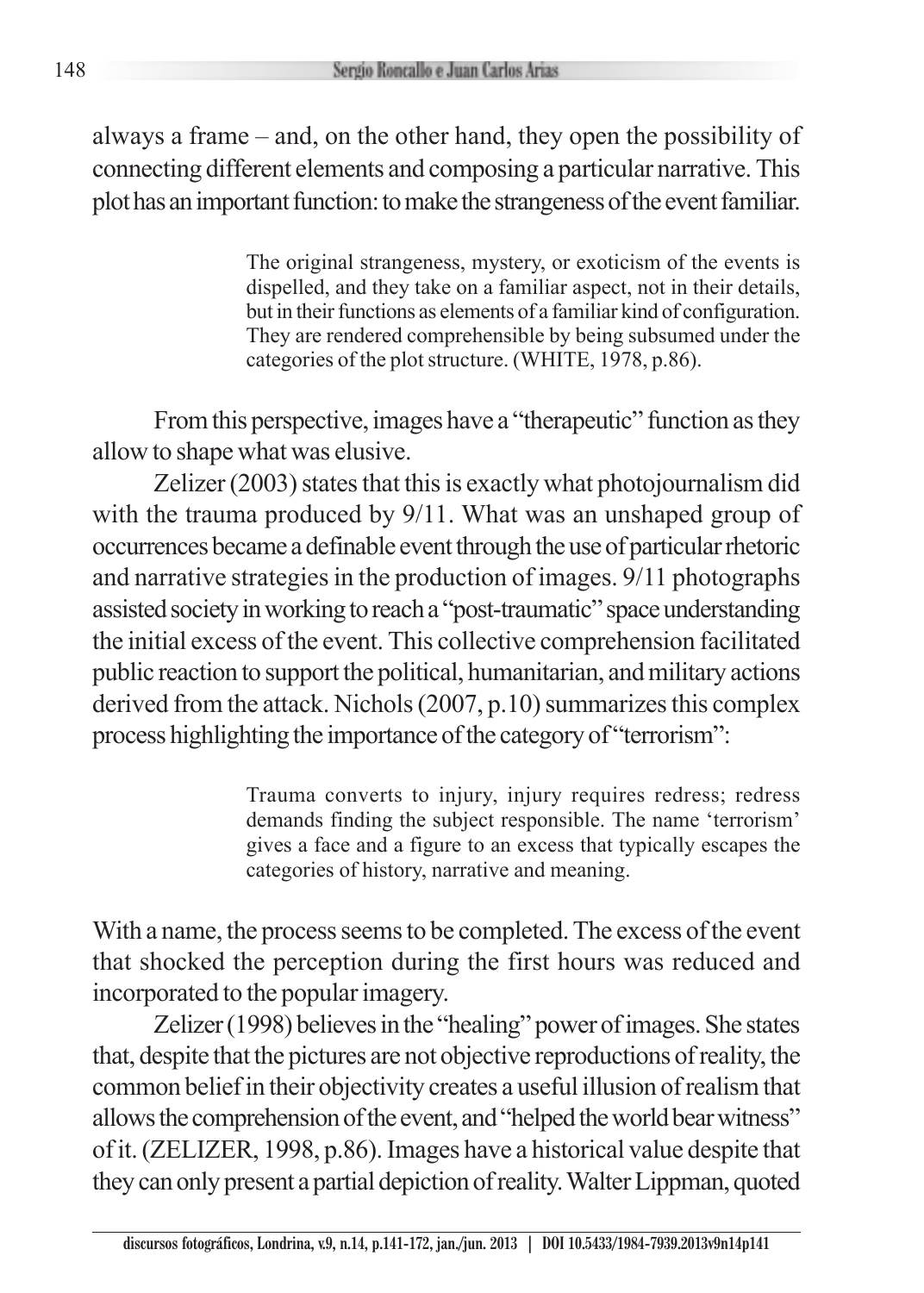by Zelizer (1998, p.9), condenses the problem in one sentence: with photographs, "the whole process of observing, describing, repeating, and then imagining has been accomplished".

Thus, from this first perspective photographs would have a clear and direct connection with the event: they are a way to oppose its unimaginable character to the extent that they reduce what escapes to comprehension. Images work as certain sort of collective therapy that makes the unfamiliar character of the event imaginable. Images, not as objective windows to reality but as active producers of it, are a way to imagine the unimaginable.

# Second case: the victory of the unimaginable

In the summer of 1944, some members of the Auschwitz Sonderkommando<sup>2</sup> evaded the SS control and smuggled a camera into the camp. One of them, probably supported by complex logistical arrangements, could snatch away four images from the camp that testified what was happening. They are two sets of two pictures. The first two pictures, possibly taken from the inside of one of the crematoriums, show a line of bodies burning open-air. A "black region" is visible at the edges of the picture suggesting the hidden presence of the photographer. The second pair was taken in a nearby forest. The first picture (Picture 1) of this set shows a group of naked women taken toward the gas chambers with the

<sup>2</sup> It was a group of select Jews, all of them doomed to the gas chambers, organized to ensure the correct operation of the massive execution processes. The object of their work was the death of thousands of their fellows: they used to clean the chambers and the crematoriums, and to extract the bodies from the chambers, undress them and remove all the "valuable" elements. They used to pulverize the remains and to throw them to the rivers or to use them to level the roads close from the camps. They dug the supplementary incineration trenches, etc. Eventually, they were suppressed after a few working months and were replaced immediately by a new squad that was introduced to the job burning its predecessors. Pierre Levi called this group created in 1942 the "National Socialism's most demonic crime".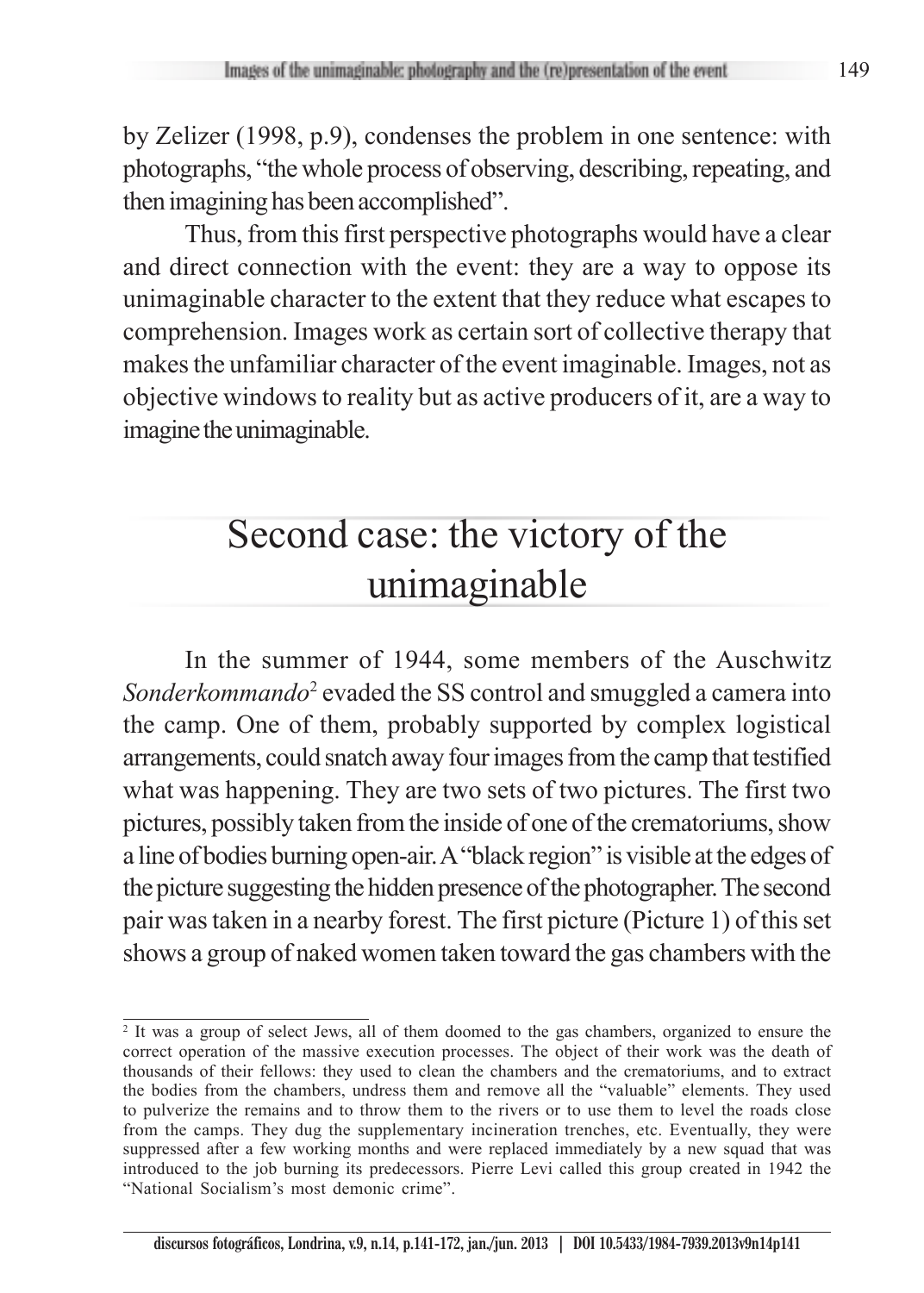excuse of a shower. The second (Picture 2) one only shows the tree branches in the road. (DIDI-HUBERMAN, 2008). The so-called "Polish Resistance photographs" are, probably, the only images taken by prisoners that show "directly" what happened inside the Nazi concentration camps.

> *Pictures 1 and 2 - "Polish Resistance photographs": crematoriums in the Nazi concentration camps*



Despite being known at the time they were taken, the four pictures from Auschwitz were shown, for the first time without any modification, in Paris in the exhibition entitled *Mémoires des camps: photographies des camps de concentration et d'extermination Nazi in 2001* (Pictures 3 and 4). Only then the public seemed to have the opportunity to see what had happened inside the camps and to understand the magnitude of the event. The images seemed to make the genocide imaginable, more than the written and oral testimonies. As Barthes (2004, p.296) pointed out, "the scene is there, captured mechanically, not humanly (the mechanical is here a guarantee of objectivity)". A confidence in the image and its contents defined the general reception of the pictures.

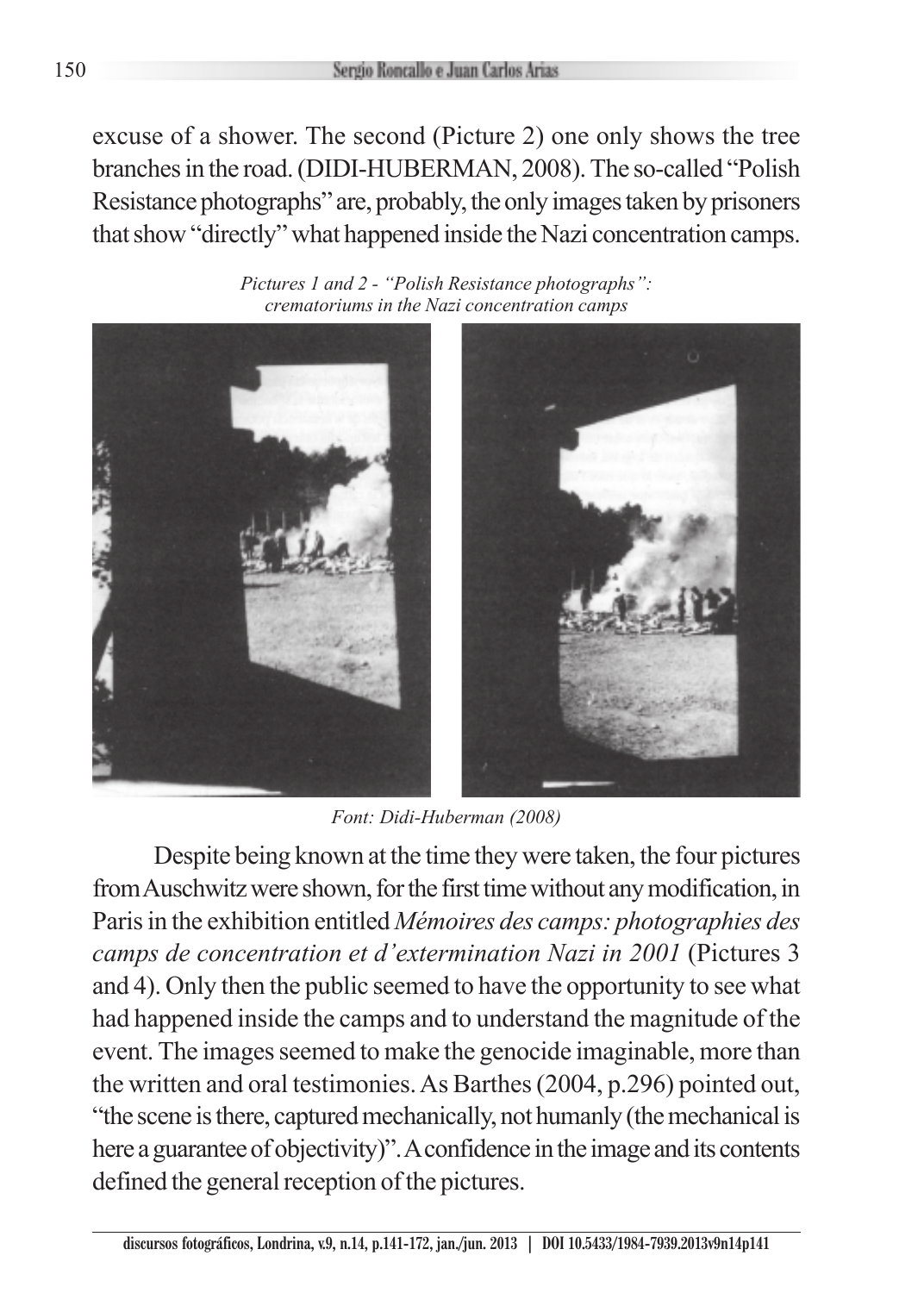*Pictures 3 and 4 - Exhibition:* Mémoires des camps: photographies des camps de concentration et d'extermination Nazi in 2001



*Font: Didi-Huberman (2008)*

A significant controversy emerged together with the exhibition of the images in Paris. Some authors like Gerard Wajcman (2001a) stated that the pictures must be eliminated immediately because they represented an ethical threat. The popular perception of photography as a direct representation of reality could make viewers think that by perceiving the four photographs they had finally understood the magnitude of the genocide. Wajcman highlighted the danger of creating the illusion of finally being able to imagine what had remained unimaginable for a long time. From his perspective it was preferable to keep silence, that is, to live without any representation of the genocide, than showing images that could conduce the audience to reduce the elusive character of the event. According to Wajcman, the danger of the images is simple if we accept the unimaginable character of the genocide: they could reduce the event into a simple occurrence.

The problem of ignoring the elusive character of the event is what Wajcman (2001a) calls a "fetishistic logic" of the image. We, spectators,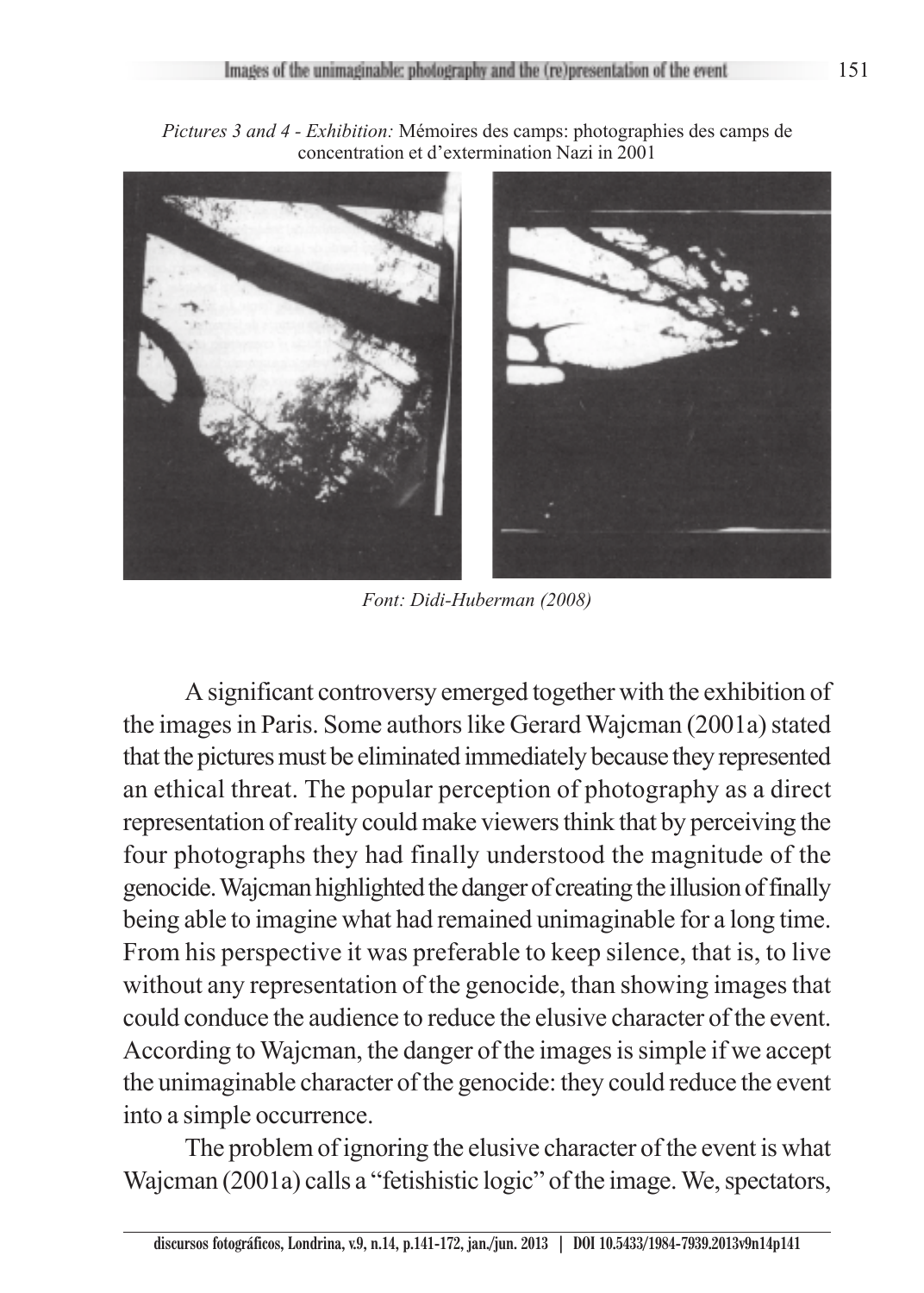commonly believe that all the real is virtually visible, and that through this visualization, we are able to understand and incorporate the world. But, Wajcman states, "the irrepresentable exists". (WAJCMAN, 2001a, p.47). The danger of the photographs, as well as the film and television images, is to create the belief that the irrepresentable can be eliminated and the event incorporated. That precisely is Sontag's description of photography: "Photographs objectify: they turn an event or a person into something that can be possessed." (SONTAG, 2003, p.81). That is precisely the problem with the first perspective explained above about photographs as a way of incorporating the event.

Stephen Eisenman (2007) states a similar concern regarding the publication of the Taguba Report in 2004: a document of the United States Army Criminal Investigation Command that denounced a series of torture practices committed by US soldiers at the Abu Ghraib prison in Iraq. This case became an international scandal probably because of the publication of several pictures that explicitly showed the tortures and homicides. However, what most strikes Eisenman is not the content of the photographs but the people's reaction to them. President George Bush was re-elected in 2004 and his decline in popularity in 2005-2006 was attributed to Hurricane Katrina rather than to Abu Ghraib. None of the military or civilian authorities have been charged with crimes or have been dismissed.

> While a Gallup Poll conducted immediately after the release of the Abu Ghraib photographs indicated that 54 per cent of Americans were 'bothered a great deal' by the revelations, a year later the number had declined to just 40 per cent. In December 2005 an AP/ IPSOS poll revealed that 61 per cent of Americans agreed that torture was justified on some occasions. (EISENMAN, 2007, p.8).

In this case, although the pictures were the main cause of the initial shock produced in the audience, they seem to have been at the same time a means to overcome that shock and incorporate the event. This is what Eisenman calls the "Abu Ghraib effect":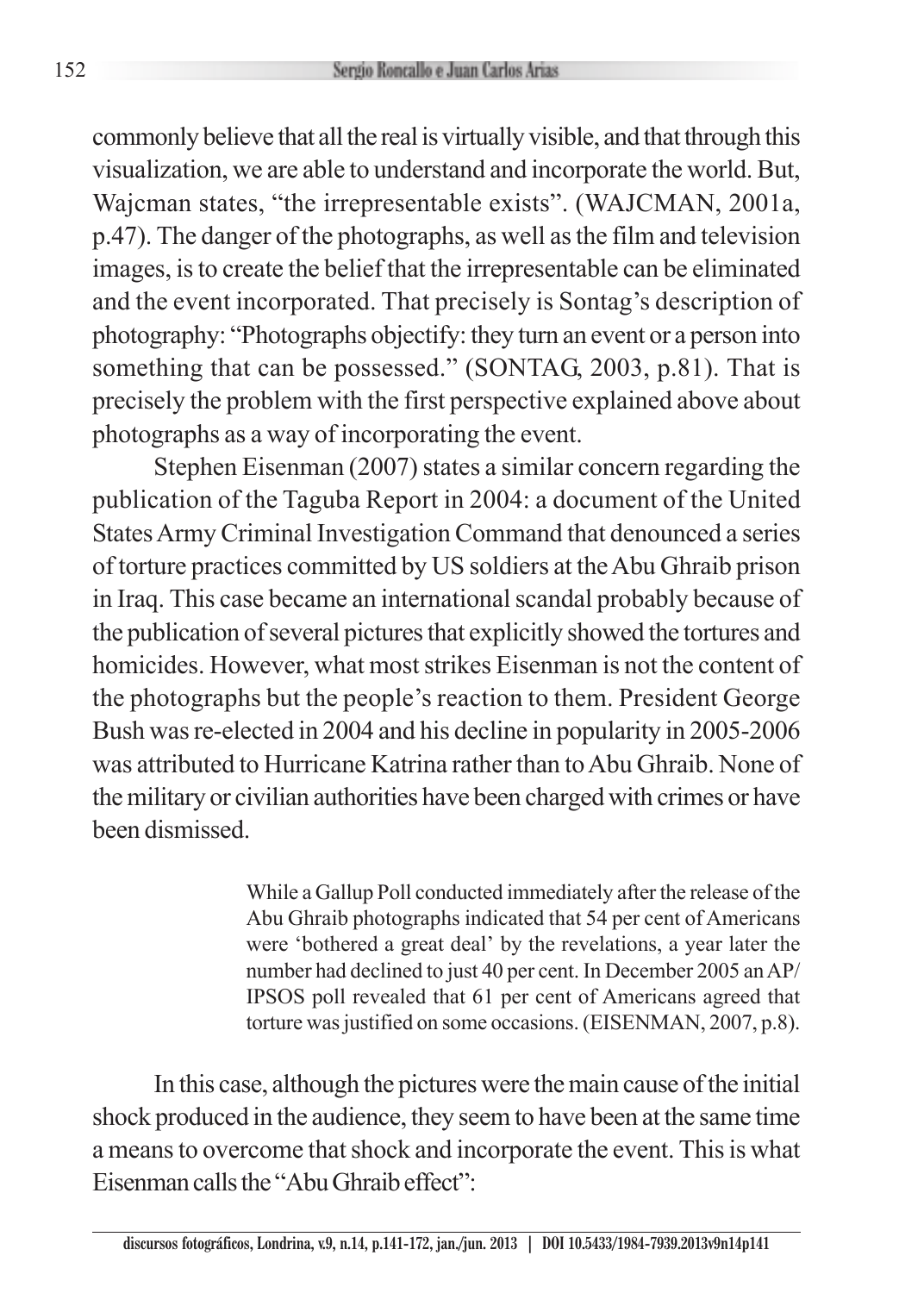What if there is something about the pictures themselves, and past images of torture in different, that has blunted the natural human response of outrage? What if the sexualized scenarios, so frequently visible in the Abu Ghraib photographs, rather than rendering the images of abuse and torture more horrific, made them appear less so? What if the US public and the amateur photographers at Abu Ghraib share a kind of moral blindness – let us call it the 'Abu Ghraib effect' – that allows them to ignore, or even to justify, however partially or provisionally, the facts of degradation and brutality manifest in the pictures? (EISENMAN, 2007, p.9).

The problem is that images can be read as a reduction of the event. The spectator begins to think of it as a past occurrence. It is integrated in a chronological line. Its visual traces, if there is anyone, are included in museums and exclusive spaces specially designed to keep the memory alive – today some web sites seem to play this role. The over population of images seems to have numbed the viewer's perception to the extent that now he/she is able to connect any photograph with a broader imagery of similar representations of close realities. As Sontag states:

> The familiarity of certain photographs builds our sense of the present and immediate past […]. Photographs that everybody recognizes are now a constituent part of what a society chooses to think about, or declares that it has chosen to think about. It calls these ideas 'memories', and that is, over the long run, a fiction. (SONTAG, 2003, p.85).

In her essay *Choosing not to look: representation, repatriation, and holocaust atrocity photography*, Susan Crane (2008) suggests to remove the photographs of the Nazi Genocide from public view. She highlights the ethical decision of not looking as a kind of justice with the victims and with the new generations that will have access to the event through images: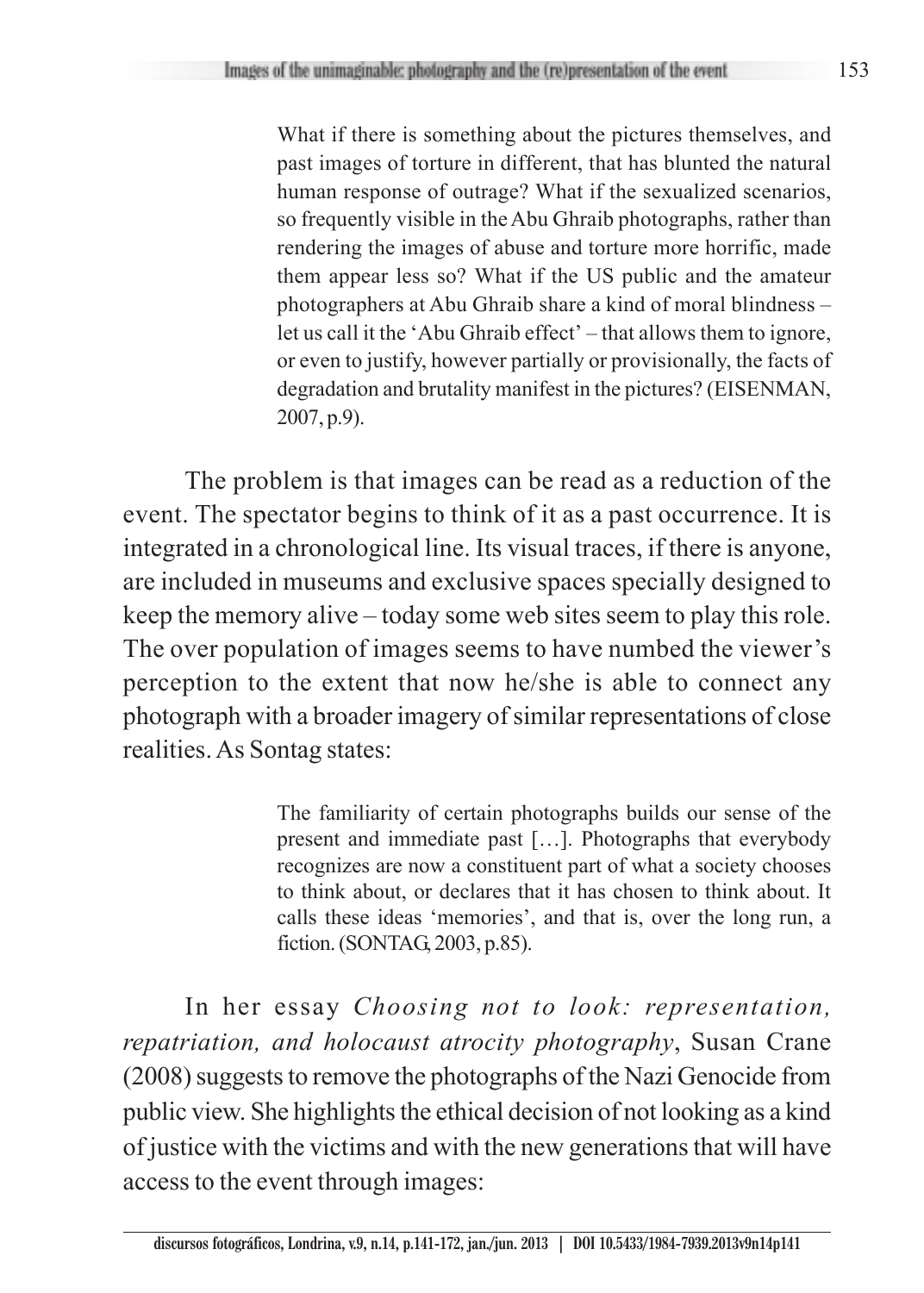Does pain immortalized through photography 'communicate' universally, and thus exempt the atrocity image from critical scrutiny? If not [...] then perhaps we should not be looking. Choosing not to look: this is a radical alternative and needs to be carefully articulated so that it remains an authentic choice, and not the last resort of the physically disgusted or the first resort of the willfully ignorant. (CRANE, 2008, p.311-312).

In order to avoid the reduction of the event images should stop showing; we should decide to look the other way instead of looking for direct representations. Images of atrocity have finally sedated our perception, and they are producing a distorted memory of certain events.

This type of memory goes against what it wants to remember. The event demands a memory of its irreducible character, of its unimaginable singular nature, not the illusion of its overcoming. "The modern event does not have a face" (WAJCMAN, 2001b, p. 224), and probably, it would be necessary to create a memory of this unshaped excess. It is only possible to talk in present about the event, but not to incorporate it as part of a past history. The memory of 9/11, of Abu Ghraib or of the Nazi camps is the memory of the present, of an event that has not been left behind: "Jews are forever being burned in Auschwitz." (SINGER, 1972, p.30). In Sontag's words: "Something is still crying." (SONTAG, 1973, p.20). From this perspective, the problem is not that the reduction is not possible. As Saul Friedlander (1992, p.3) affirms "there are limits to representation which should not be but can easily be transgressed". The representation of the unimaginable is an ethical problem.

That is the reason why images are condemned: they create the illusion of the incorporation of the event. Wittgenstein's famous sentence makes sense: "Whereof we cannot speak, thereof we must be silent." From this perspective, photographs are not only useless regarding the unimaginable character of the event, but they also imply an ethical dilemma to the extent that they create the illusion of the incorporation of what it is essentially irreducible.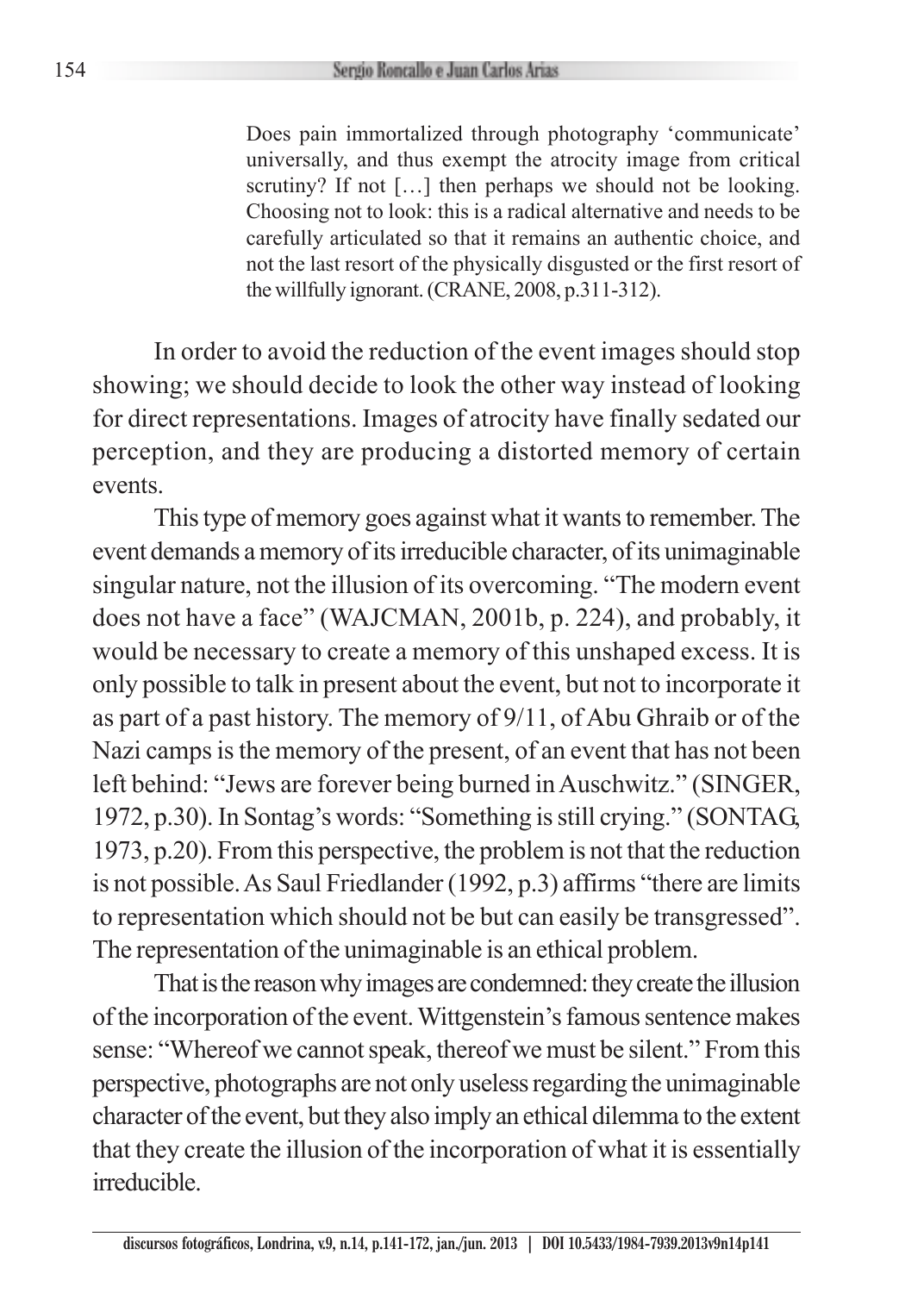In 1995, the chilean artist Alfredo Jaar created the installation *Real Pictures* (Pictures 5 and 6). The work consists of 100 archival photo storage boxes installed in rows and spot lit on the floor. On the top of the boxes, a text describes the images "buried" within. The photographs are part of the more than 3.000 pictures taken by Jaar in Rwanda in 1994, a few months after the end of the genocide in which over 500.000 people were killed in the space of two months.



*Pictures 5 and 6 -* Real Pictures

*Font: Alfredo Jaar (1995)*

Nicholas Mirzoeff (2005, p.87) quotes Jaar's words to describe the work: he created "a 'cemetery of images' because 'he felt that the tragedy [was] unrepresentable'." What took place in Rwanda was beyond the power of images. For that reason Jaar decided to abandon any attempt of direct representation. The name of the piece suggests his position about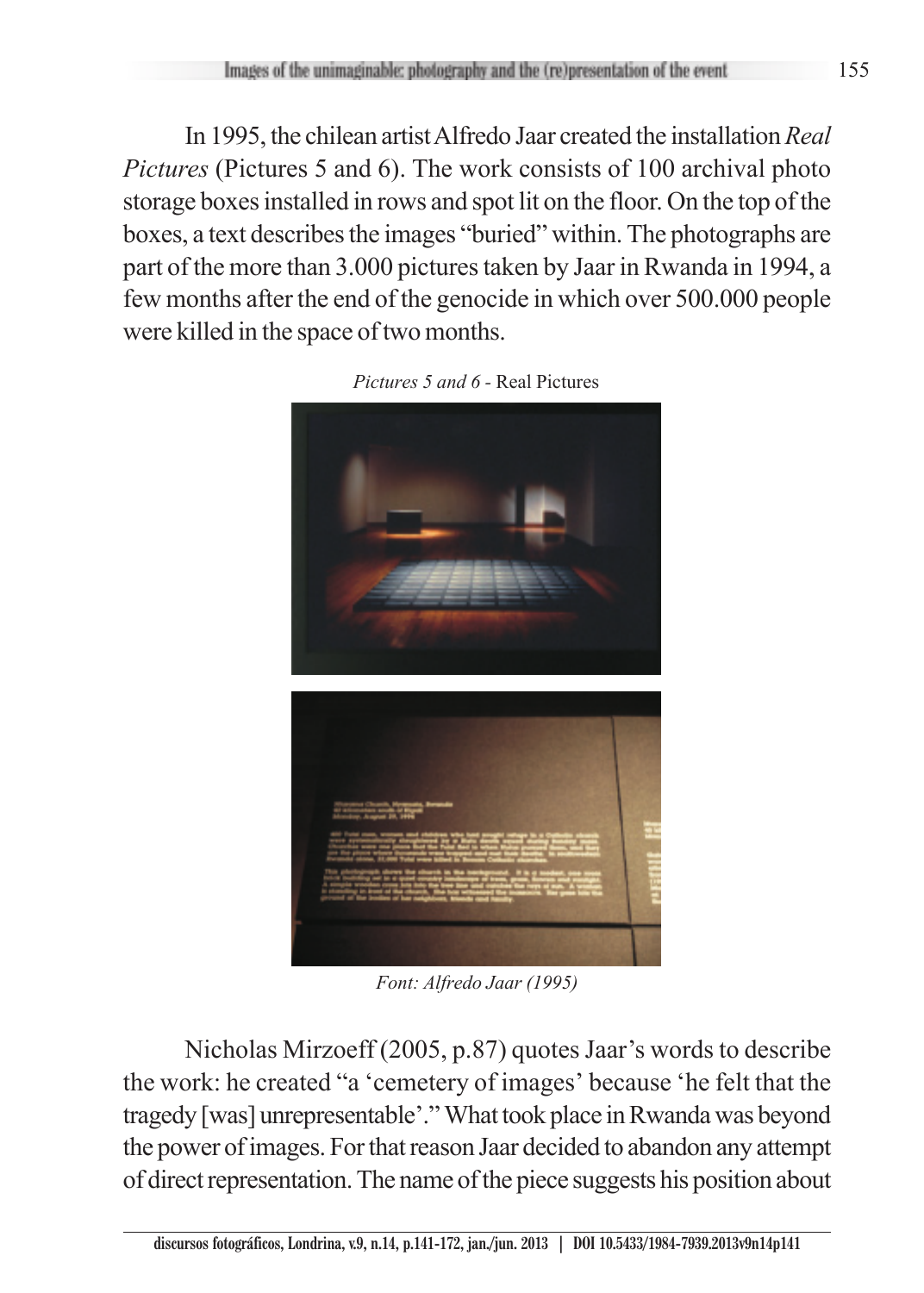the event: a real picture is a buried image; a photograph that has given up on presenting the unimaginable.

*Real Pictures* summarizes this second perspective on photography. Facing the ethical threat of the reduction of the event, images *should* desist from showingand preserve the unimaginable as such.

## A third case? Presenting the unimaginable

Reduction and incorporation or acceptance and silence seem to be the two options to define photography's role regarding the notion of event. The former implies a radical opposition to the unimaginable character of the event to the point that it is reduced and imagined through the composition of a narrative. The latter denies this possibility of incorporation pointing out the ethical consequences of reducing the event. That implies a definitive recognition of the unimaginable as such and the renunciation of any attempt to represent it through images. Is photography destined to reduction or silence when facing the unimaginable?

In 1949 Theodor Adorno wrote one of the most famous and misinterpreted sentences about the Nazi genocide during the second half of the twentieth century. In the final part of his article *An essay on cultural criticism and society* Adorno (1967, p.34) states: "Writing poetry after Auschwitz is barbaric." This sentence has been interpreted as a radical condemnation of any kind of poetic production not only the one about the Nazi genocide, but poetry in general. This interpretation was reinforced by the fact that Adorno himself ceased to work as a composer after 1945 in a probable gesture of ethical coherence with his own ideas. When the sentence is read in the context of Adorno's reflection on culture, however, it is clear that he is not defending a total negation of any poetic representation but trying to highlight the obsolescence of the traditional poetic language to present the complexity of what had happened inside the camps.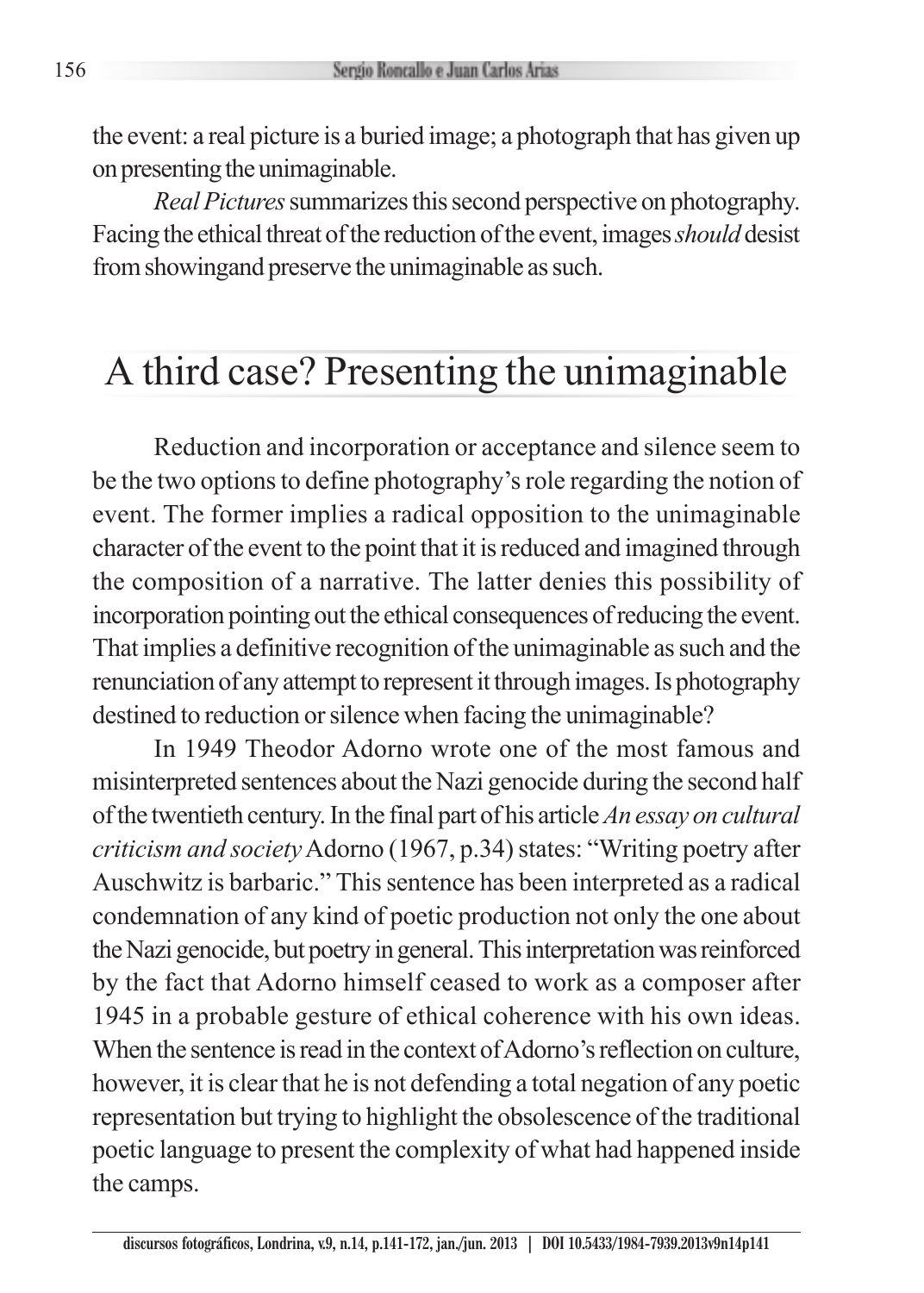The german *Nachkriegslyrik*, the post-war lyric poetry, probably is the best example of this perspective on language. Authors like Paul Celan highlighted the need to learn to speak all over again after Auschwitz. German language, the language of Goethe and Rilke, was obsolete. It was not possible to talk about the genocide using the same language used to name and describe the world. The irruption of the unimaginable shows the inadequacy and borders of language. The event is precisely what escapes from language, what demands new terms, a new grammar to try to apprehend its singular character. That was Celan's answer: an attempt to create a new language to present the irrepresentable character of the genocide. Until this new language does not exist, any attempt of representation would be "barbaric".

Thus, Adorno's statement is not a defense of a resigned silence before the unimaginable, but the affirmation of the need of a new language. This language avoids a silent acceptance of the unimaginable, but also prevents the "barbaric" reduction of the event in the belief of its total representation. Our interest is to explore the possibility of this new language in the case of photography – language as a new way of presentation rather than as a new grammar. How to accept the unimaginable character of the event without giving up images? Why continue producing photographs of the unimaginable? We would like to present some strategies that have tried to answer this question. Our objective is not to offer a list of all the possible procedures photographers have proposed, but to use some cases to think of what photography can do when it faces an event.

In *The photograph as contemporary art* Charlotte Cotton proposes eight categories to describe the spectrum of practices and works that, according to her criterion, defines the field of contemporary photography. One of these categories, *Moments in History*, considers, in Cotton's words, "how photography can bear witness to the ways of life and events of the word". (COTTON, 2009, p.167). The main characteristic of the pictures included in this category is their "anti-reportage stance", that is an effort to avoid traditional practices of registering events used by photo journalism. Thus, according to Cotton (2009, p.167), some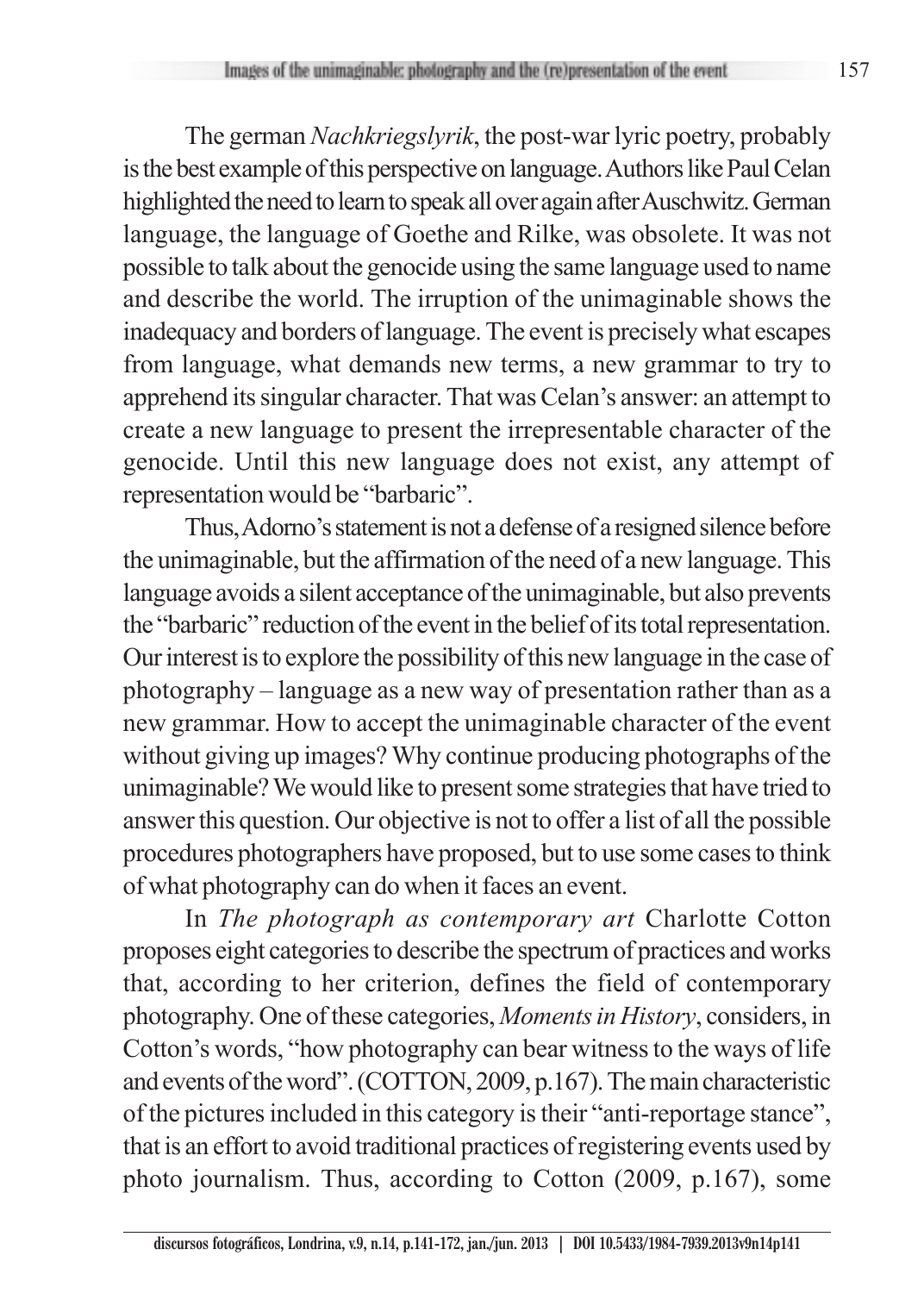contemporary photographers have found different strategies to frame the social world in a "measured and contemplative manner" opposed to the urgency and sensationalism of mass media.

One of these common strategies is to show what has left behind in the wake of some singular events. The northern irish photographer Paul Seawright used this approach in his work *Hidden*, commissioned by the Imperial War Museum of London in 2002 as a response to the war in Afghanistan. Instead of showing the chaos and suffering of the war, Seawright presents the traces of the event (Pictures 7, 8, 9 and 10), the simple evidence left in spaces that compose a new landscape.

*Pictures 7 and 8 - Camp Boundary (7) and Mounds (8)*

*Font: Paul Seawright (2002)*

*Font: Paul Seawright (2002)*

*Pictures 9 and 10 - Room (9) and Valley (10)*



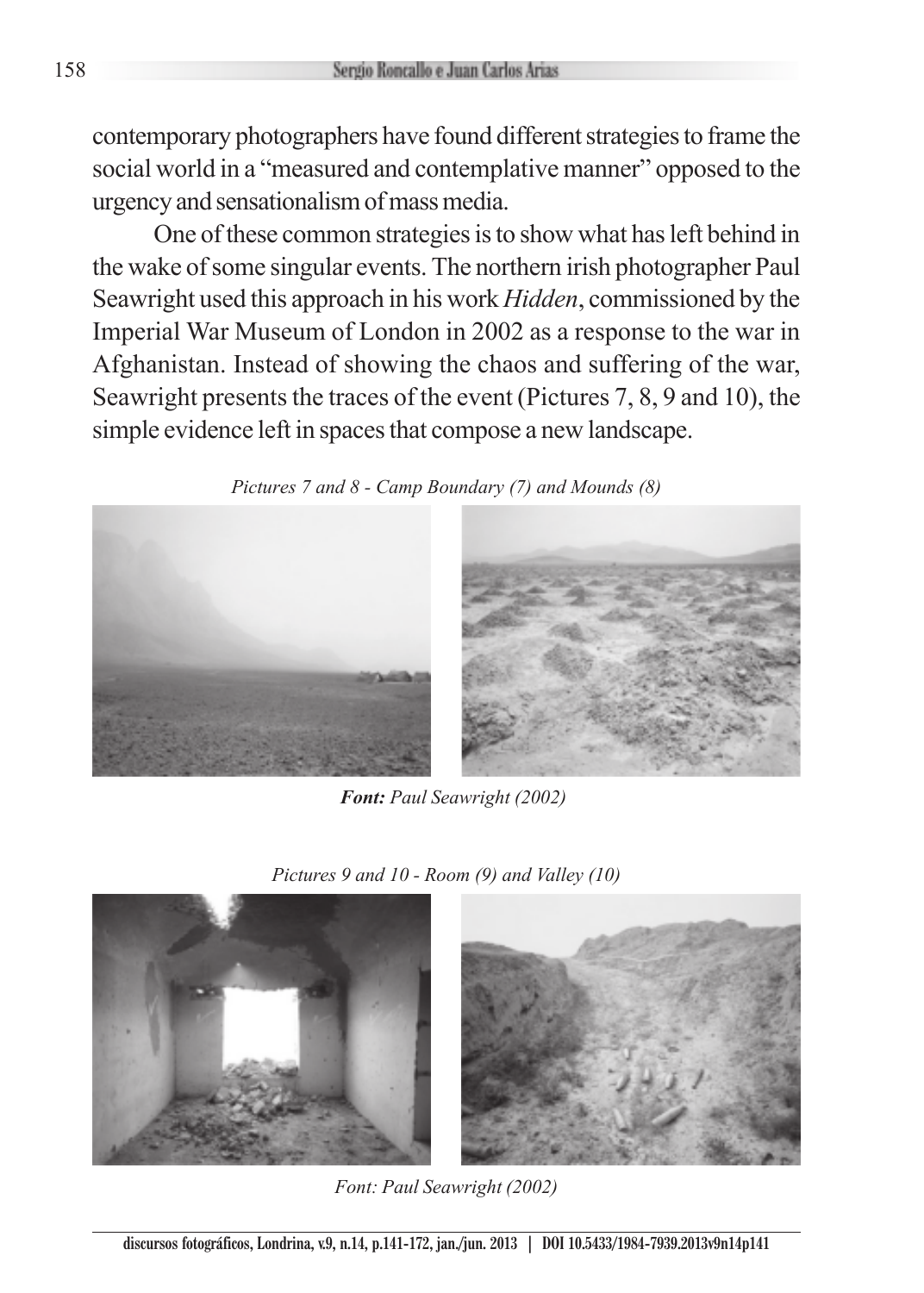The photographer seems to give up the possibility of producing a total image of the event, an iconic picture in which the whole event could be summarized. Instead of that, Seawright chooses to present an absence. The mounds of earth or the artillery shells have a paradoxical existence within the image: they are objects through which the viewer tries to apprehend something else. The spectator tries to pass through the material evidence of the objects to have an image of the event that produced them. However, the image resists this transit. Photographs impose the simplicity of a trace that, rather than operating as a window to reconstruct the event, suggests the impossibility of having an image of it.

In his *Camera lucida,* Roland Barthes (2010) insists that photography holds a referential relation to the real:

> I call 'photographic referent' not to the optionally real thing to which an image or a sign refers but the necessarily real thing which has been placed before the lens, without which there would be no photograph […]. In photography I can never deny that *the thing has been there.* (BARTHES, 2010, p.76).

In the case of Seawright's photographs, or in any image that uses a similar strategy, this character of trace of a presence is duplicated. The image is a trace of a trace. Thus, it postpones the contact with the real thing that was there; it defers what Barthes (2010, p.80) calls the "radiations which ultimately touch me". This is precisely what the photographs seem to highlight: the impossibility of showing the totality of the event.

From this perspective, photography is not simply a technical means to depict reality, but a space to reflect on how some realities permanently escape from any attempt of representation. An image that denies its own capacity of showing. That is what photography becomes when it faces an event.

Gerhard Richter's *September* (Picture 11) highlights this principle. Although it is not a photograph, this work can be read as a deep reflection on the photographic medium and its capacity of representation. The painting, made in 2005, shows a photographic-realist reproduction of the World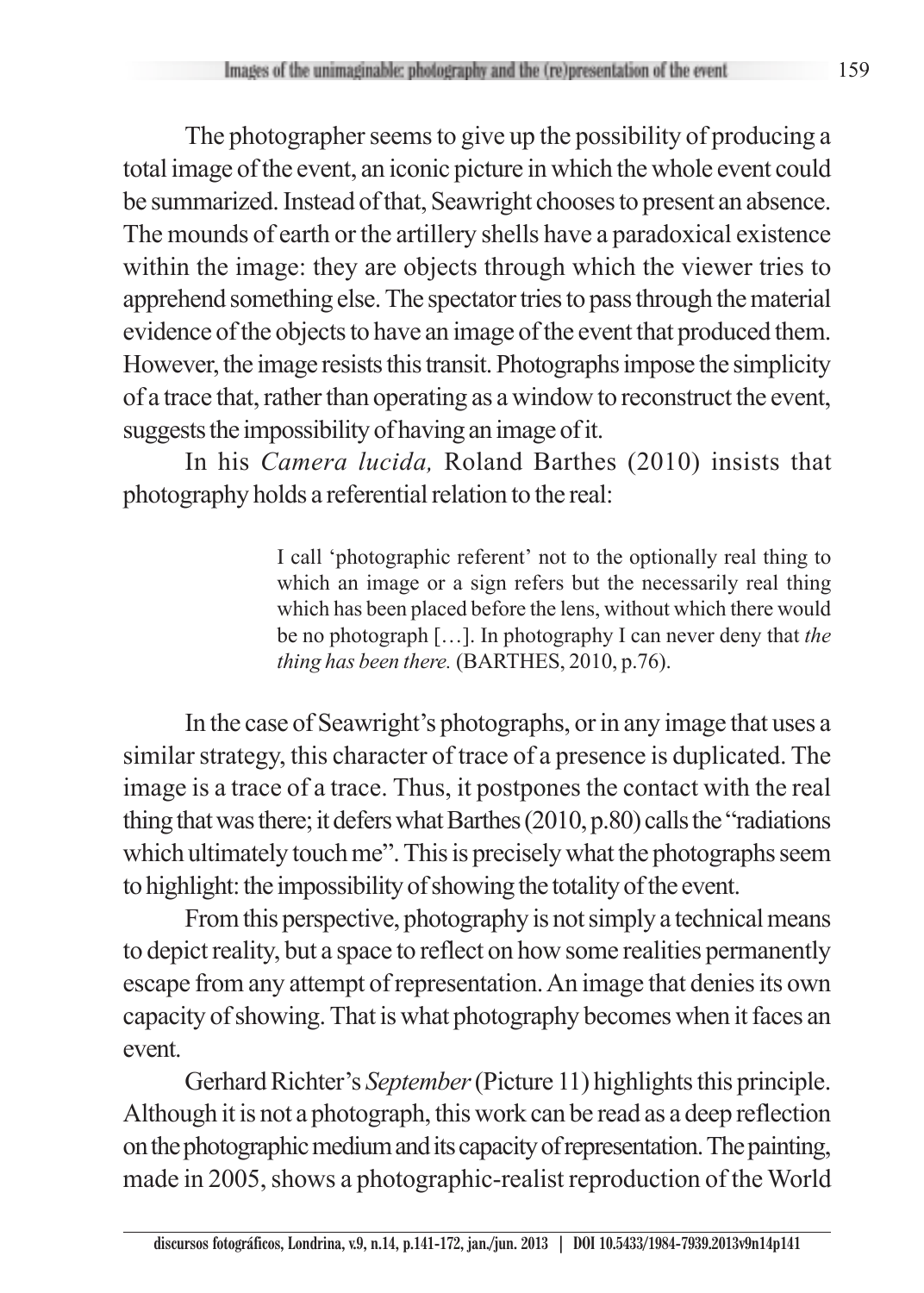Trade Center in New York at the moment when the United Airlines Flight 175 slammed into the South Tower. (STORR, 2010, p.49). The image, however, is not directly accesible for the viewer. A second layer shows a group of streaks and thick clots of oil pigments traversing the image from left to right in the upper half and from right to left in the lower half. While the first layer in the background resembles a photographic register of the event, the second layer is a pure pictorial gesture that obstructs the access to the first layer. The evidence of a manual unshaped stroke contrasts with the figurative character of the image in the background.



*Picture 11 -* September

*Font: Gerhard Richter (2005)*

The viewer's gaze moves between these two "levels": on the one hand he/she recognizes the event depicted in the painting through a resemblance of all the images of 9/11 that have shaped a common perception of it. On the other hand, the viewer faces an explicit negation of the image as a means to access reality.

Some years before, Richter had used a similar procedure in his paintings on the so-called Baader-Meinhof Group, an armed guerrilla group that operated in West Germany from 1970 to 1977. The group of fifteen canvases made in 1988 with the name *October 18, 1977* focuses on the episode of imprisoment and death of the most prominent members of the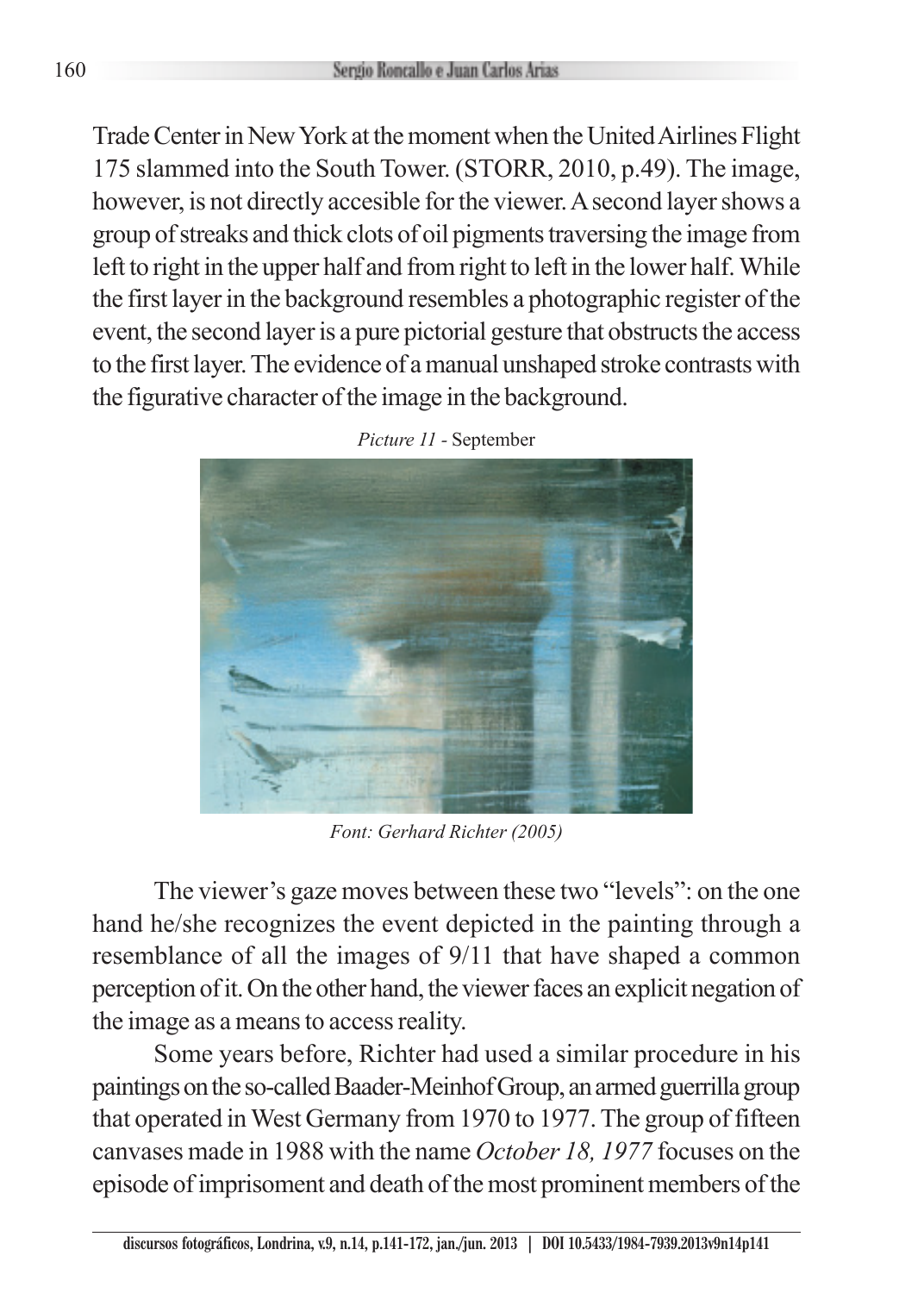group in the Stuttgart-Stammheim high-security prison. Similar to what he does in *September*, Richter explicitely used the photographic signifiers (Pictures 12 and 13) of the event as the basis to compose his paintings.



*Pictures 12 and 13 -* Dead (Tote) *(12) and* Funeral (Beerdigung) *(13)*

*Font: Gerhard Richter(1988)*

Although Richter explicitly used photography as main reference, the paintings are not realistic reproductions of the different ocurrences. Richter blurred the images difficulting the viewer's access to them. As Rainer Usselmann (2002, p.6) affirms: "Through the use of photographic signifiers, a certain facticity is palpable, yet the work remains obscured. Viewers may gaze, but they can never grasps; they may only catch a glimpse of some terrible truth from a distance."

This same distance became the main character of *September*. Unlike in the *Oktober* paintings, in this work Richter not only blurred the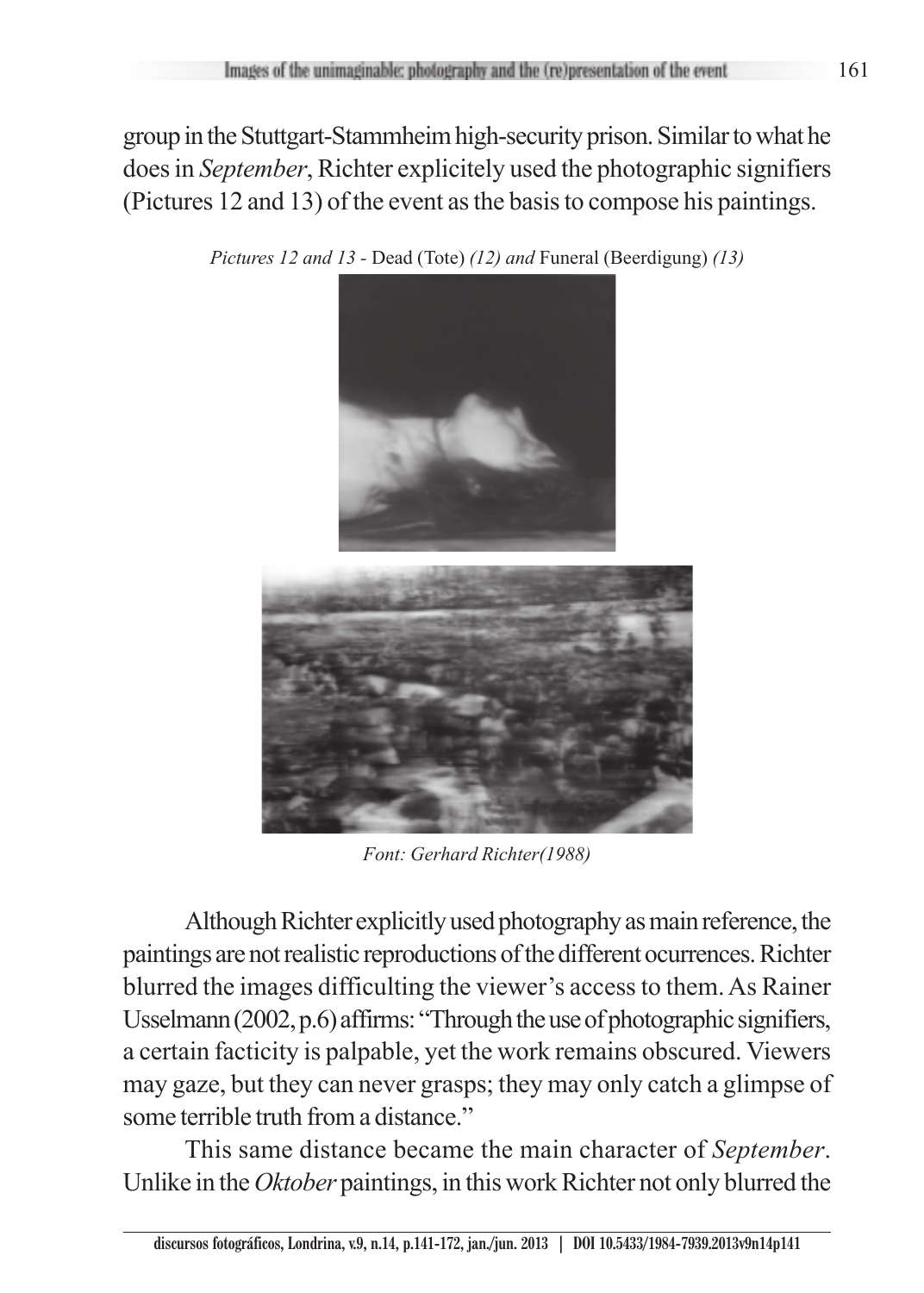depicted object, but also introduced that second layer that remarks the distance between the perceived and the perceiver. The photographic representation is radically questioned by the pictorial gesture. The image is not totally negated but *relocated*: it is always in relation to something that obscures its apparent clarity.

Robert Storr (2010, p.50) tries to state this dislocated representation when he affirms that

> compared with what eyewitnesses can recall even with the passage of time and what video and photography have captured and preserved, Richter's version – or, better said, vision – of 9/11/01 is an eroded representation of a monument blown to smithereens, the ghost of a ghost.

The problem is the comparison Storr wants to propose. Richter's painting is not another version that denies what the realist photographs and videos do manage: to represent the event. Instead of being a different version of the same reality, *September* points out something common to all the images that have faced the event: there is something that is impossible to capture and preserve, using Storr terms. By creating a new *relation* between the realist image and the pictorial gesture that denies it, Richter shows the limits of the very concept of representation.

We would like to highlight that notion of "relation" as the main strategy some authors have used to create images of the unimaginable. What kind of relation can show the unimaginable as such?

Susan Sontag's reading of Jeff Wall's *Dead troops talk* may be useful to explore this point. What is interesting about this image, according to Sontag (2003), is certain inscrutability of the scene.

Sontag highlights the fact that the dead soldiers are

supremely uninterested in the living: in those who took their lives; in witnesses – and in us… 'We' – this 'we' is everyone who has never experienced anything like they went through – do not understand. We do not get it. We truly cannot imagine how dreadful, how terrifying war is. (SONTAG, 2003, p.125-126).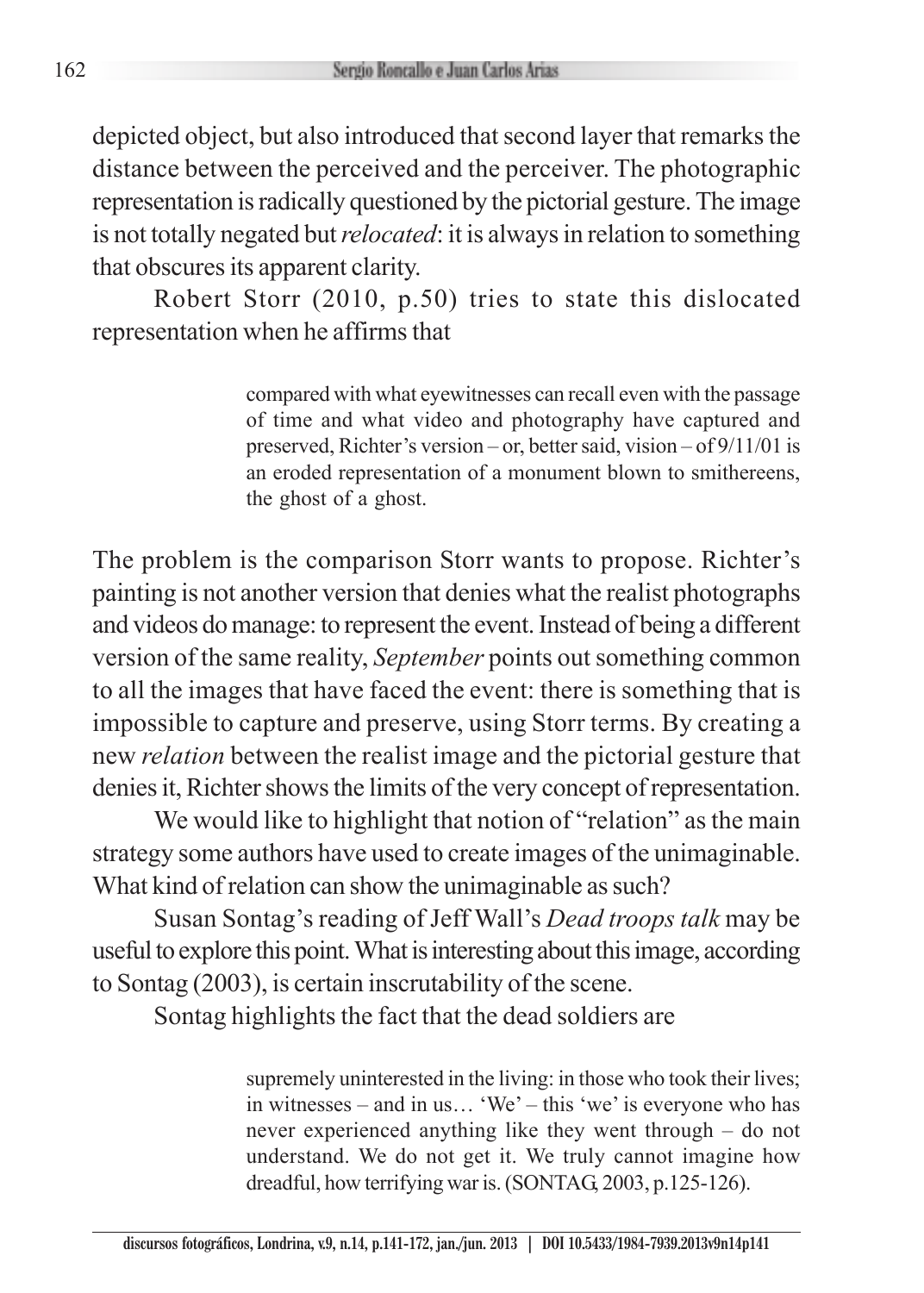All the characters seem to be isolated from the external world. Actually there is not an outside in the image, just a series of enclosed situations we do not fully understand.



*Picture 14 -* Dead troops talk

*Font: Jeff Wall (1992)*

*Picture 15 and 16 - Details from* Dead troops talk





*Fonte: Jeff Wall (1992)*

Although we can presume what happened to those soldiers, we cannot imagine and understand their current situation. Wall creates a distance between the viewer and the situation within the photograph. Unlike Seawright's images that do not present the atrocities of the war,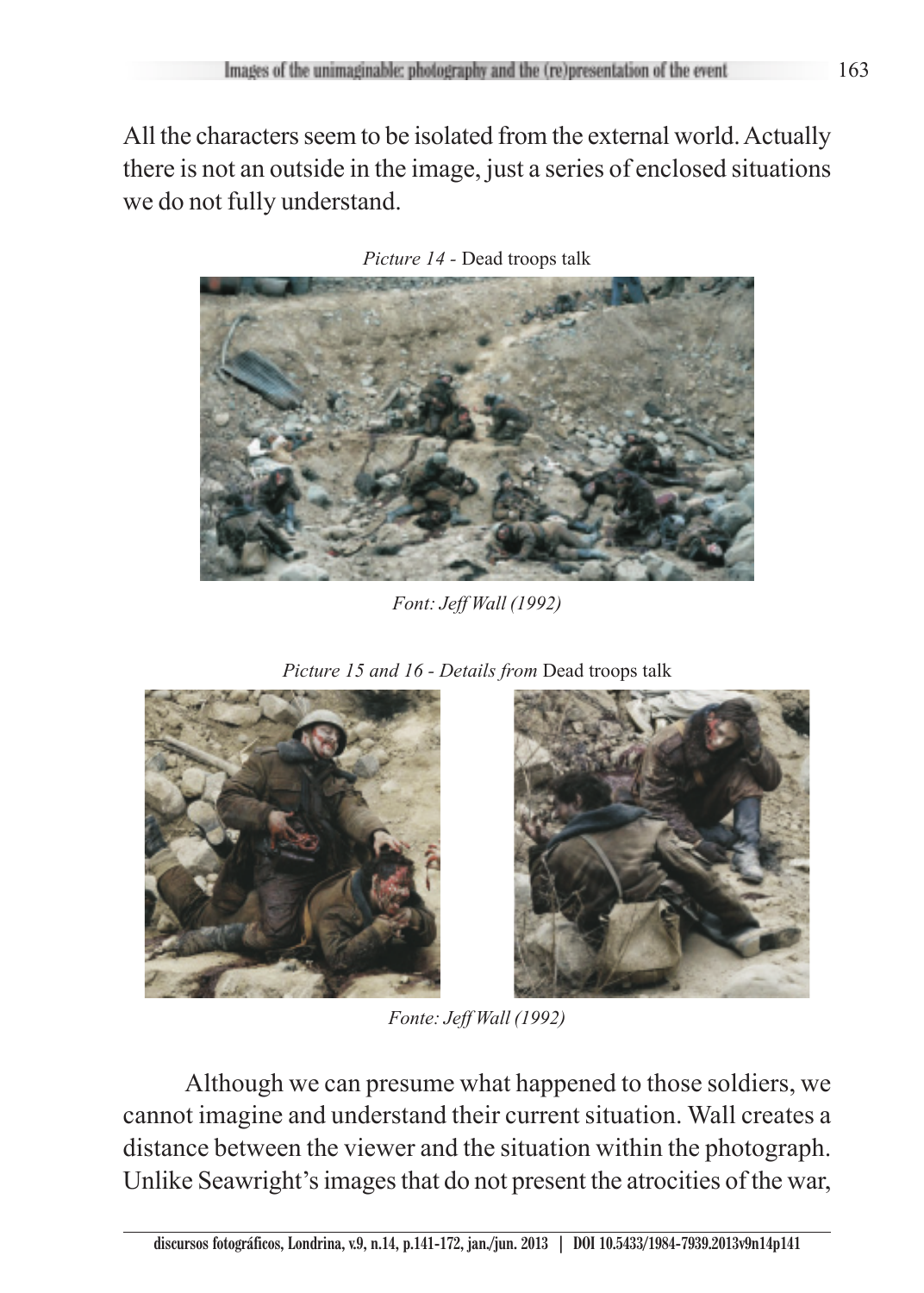Wall shows directly the material violence of the event (Pictures 14, 15 and 16). We are contemplating the mutilated bodies, the most explicit and stark face of the event. However, there is an irreducible distance we as external viewers cannot erase, not only because of the hermetic character of the scene, as Sontag suggests, but also because of some kind of internal dialectics that defines the image. We face dead people but they are talking, laughing, thinking. Death is confirmed by the material condition of the bodies, but at the same time it is denied by their actions. Instead of grasping the situation in which the characters are immersed, we are confronted to an irresolvable *contradiction*, one that we cannot understand and that always keeps us out of the event.

Our interest is to show that the creation of this dialectical relation is the main "strategy" – conscious or not – through which photographs can present the unimaginable character of the event without incorporating it. A short anecdote about Alfred Hitchcock narrated by Georges Didi-Huberman (2008) will show what this dialectical relation implies. In 1945, after the fall of the concentration camps established by the German National Socialism, the allied forces had at their disposal a considerable stock of images filmed inside the camps. Many filmmakers were consulted by the armed forces on the possible use of those images, as it was the case with John Ford in the U.S. In England, the military asked Sydney Bernstein who in turn consulted his friend Alfred Hitchcock on the same subject: how to edit those images.

> Hitchcock understood immediately that this form needed a montage that doesn't separate anything. First, the victims must not be separated from the executioners, meaning that the corpses of the prisoners must be shown under the very eyes of the German officials […]. The camp itself must not be separated from its social environment, even though – or because – that environment was normal, quaint, rural, and even bucolic. (DIDI-HUBERMAN, 2008, p.137).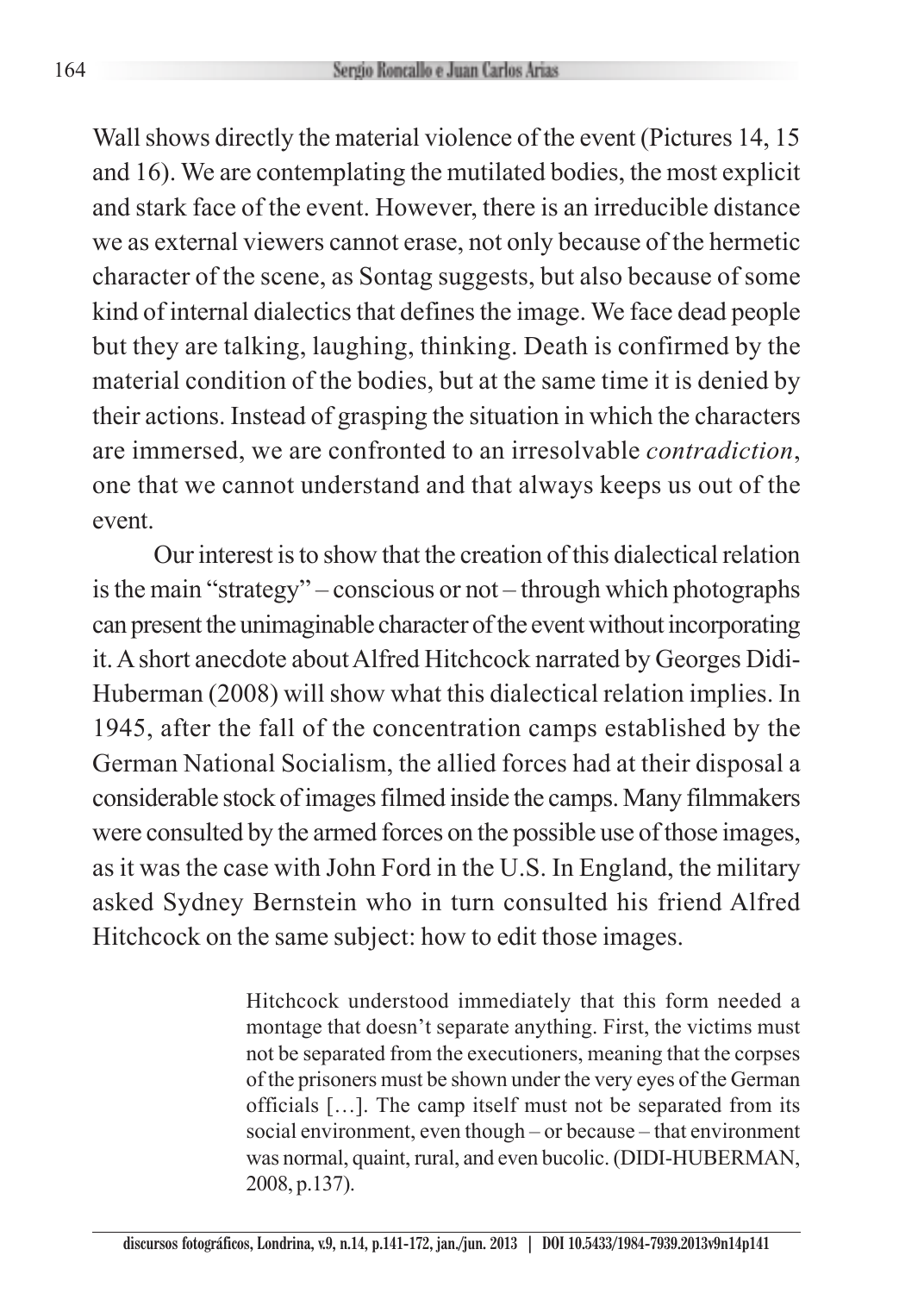According to Hitchcock, the problem was not simply to place some images together but to do it in a particular way. Only a montage that did "not separate anything" could be fair with the event registered in those films: "According to his assistant, Peter Tanner, Hitchcock wondered throughout the editing process how to make these documents convincing, how to make them prove that these horrors really had taken place." (LOSSON, 1999, p.27). The point is that Hitchcock was not asking to keep everything together. What must not be separated were the prisoners from the SS officers, the camps, as architectural machines created for death, from the rural and almost romantic environments. Hitchcock wanted to present the contradictions that composed what has been synthesized in the name "genocide".

The bosnian photographer Ziyah Gafic followed a similar principle in the series *Tales from the Dark Valley* (Pictures 17, 18, 19 and 20). Since 1999 he has been documenting the war and ethnic violence in several countries with a significant Muslim community. In that particular group of images made in Bosnia, Gafic shows the disturbing presence of the war in daily life.

The striking element in those photographs is not only the direct evidence of death, but it's almost quiet coexistence with everyday objects and practices. As Cotton (2009, p.185) states, "the dissonance between the skeletons and the beautiful view across the landscape and the signs of domestic activity in the carpets hung up to dry is profoundly shocking". The contradiction between daily life and the unexpected experience of violence empathize the immeasurability of the event. Instead of seeing how everyday life has managed to incorporate the shock of violence and death, we face a broken human scenario, the permanent presence of the trauma in daily spaces and practices.

According to Gafic (2009), those photographs aimed at producing empathy in the viewer: "If readers do not empathize with the subject in my photographs then I have failed." If we accept his words, through these photographs we are able to go into the everyday life of the characters, to know some of their spaces, objects and manners. We can identify with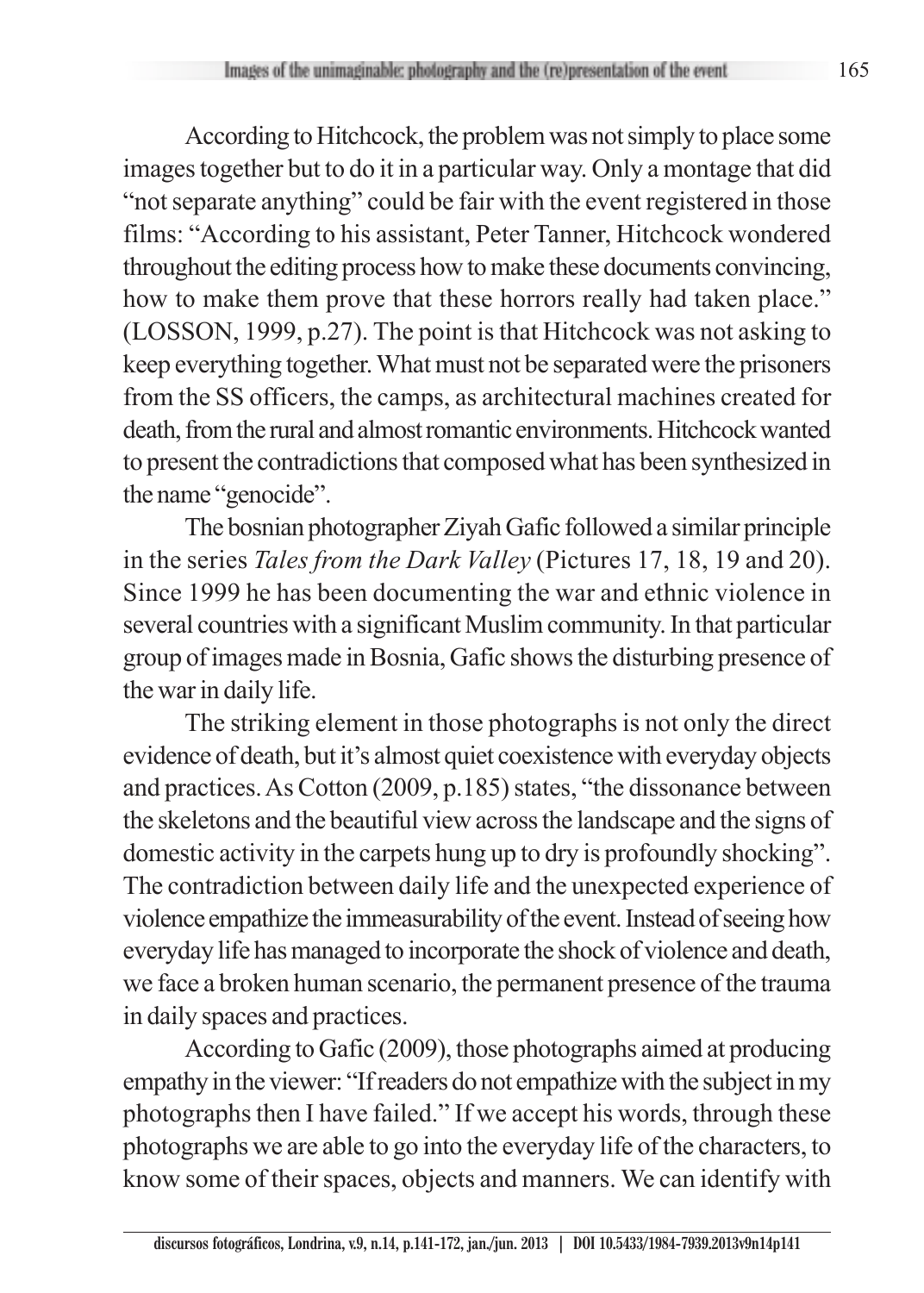them and, therefore, to imagine the condition of the other. Was not this the risk of images identified by authors like Gerard Wajcman: to think that we, external viewers, can imagine the event and, therefore, understand it through particular images?





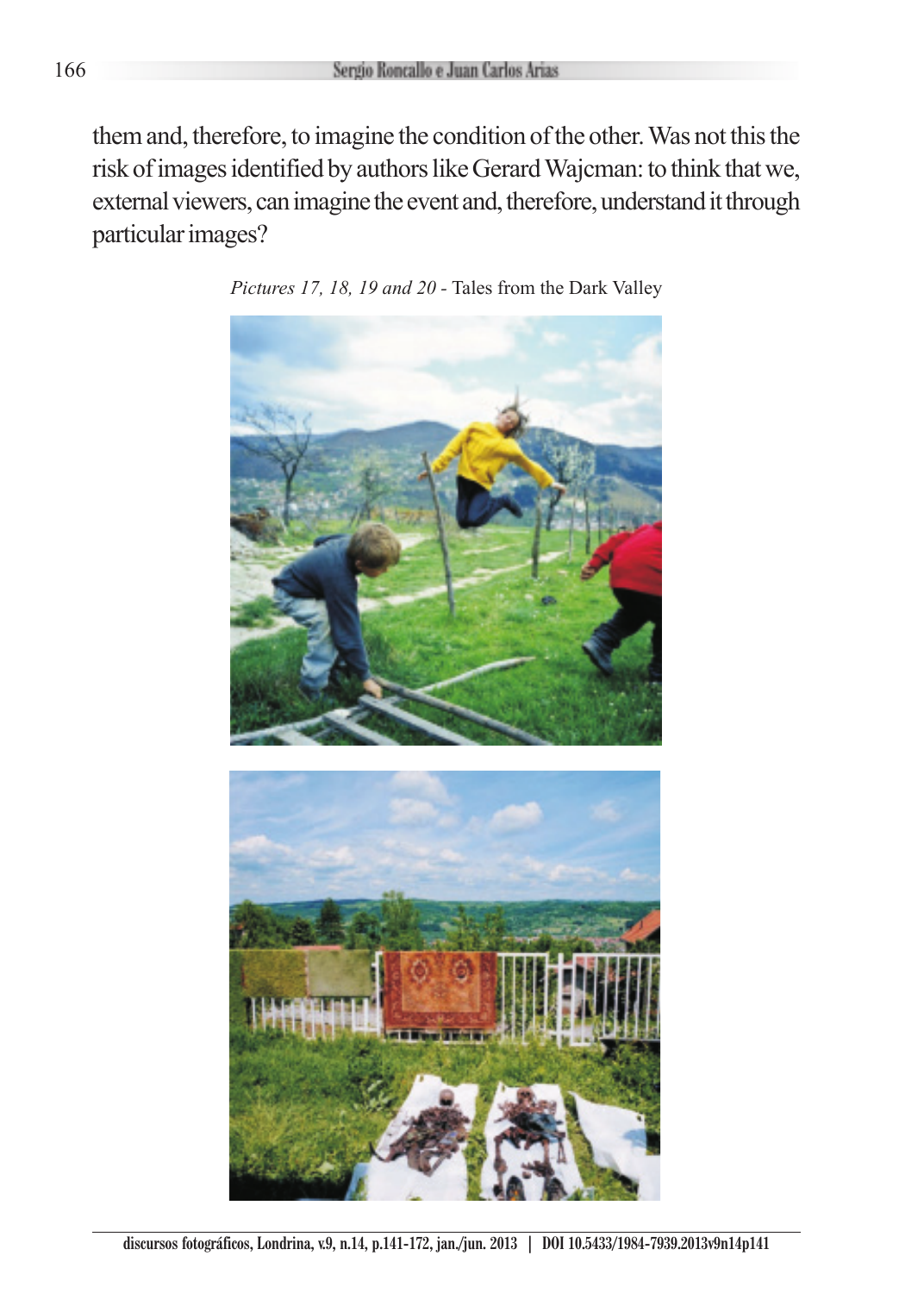

*Fonte: Ziyah Gafic (2009)*

Wajcman stated that it was impossible to imagine the event of the Nazi Genocide through four simple photographs taken inside the camps; *therefore*, those and all the possible images that depicted the event did not have any value. Gafic, perhaps indirectly, affirms a different statement.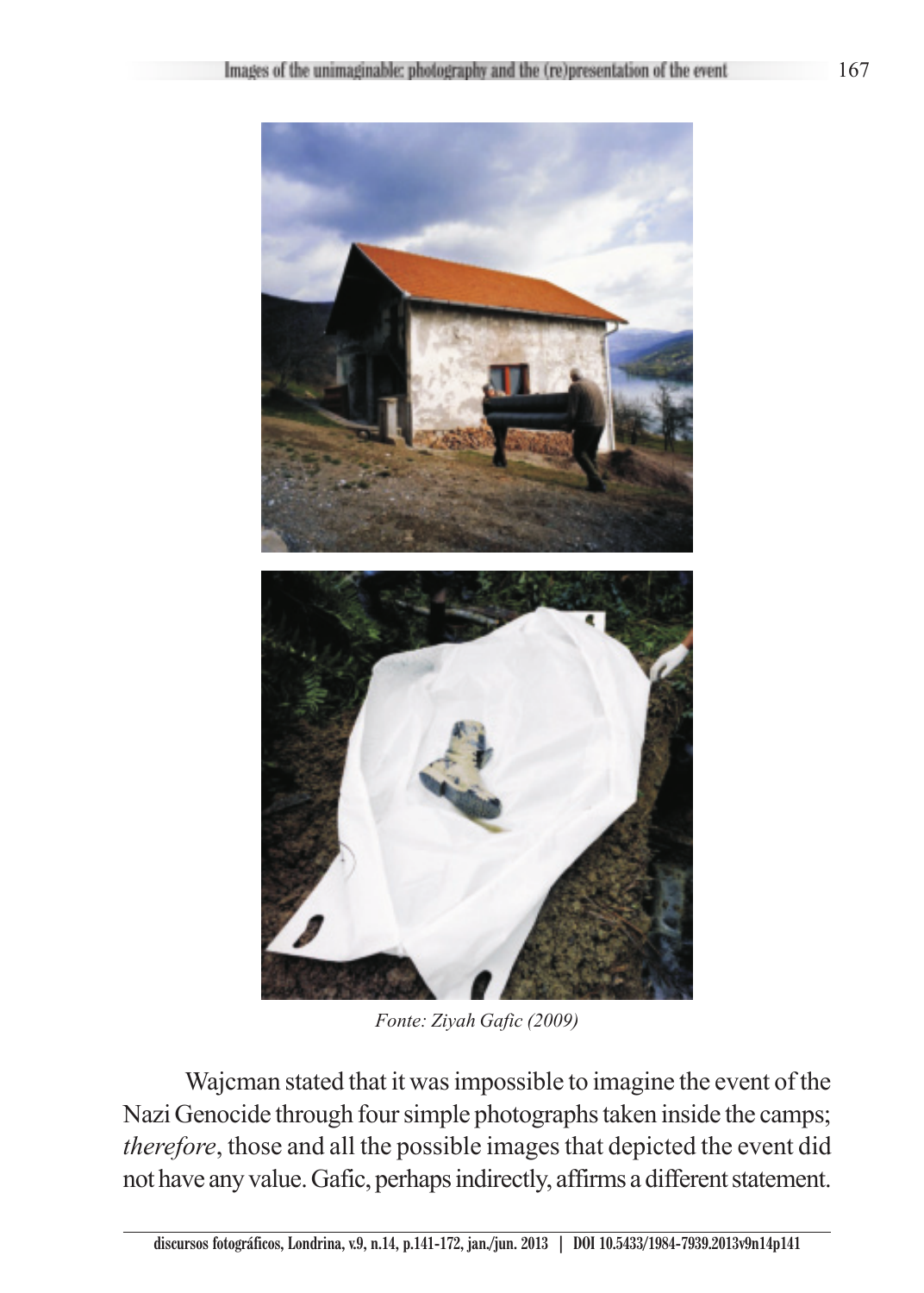It is possible to imagine the particular condition of a rural community in a small Bosnian town, of some families that had to try to recognize the bodies of their relatives following traces of personal objects or simply by forensic evidence. It is possible to empathize with them and *therefore* to perceive the limit of our imagination regarding the totality of the event. As Georges Didi-Huberman (2008, p.111) affirms, through a set of particular images it is possible to imagine *one* reality that composed the event. It does not imply to claim "that 'all of the real is solvable in the visible' or that *all* of the Nazi crime is found *in* four photographs". Imagination is possible if it is not confused with the total reconstruction and comprehension of the event.

We would like to take this argument even further: there is no a division between on the one hand, the particular reality we can imagine and, on the other hand the unimaginable as an inaccessible essence. On the contrary, only because we can imagine *one* particular reality of the event, we can simultaneously perceive the irreducible character of that event as a totality. This is the result of the contradiction depicted in the photographs. The internal dialectics of the image sets a limit to imagination: we can imagine as far as the unfamiliar appears. But this unfamiliar only becomes visible in the limits of imagination. Photography presents the unimaginable character of the event *in* the failure of imagination, in the dialectical limit of what an image can show.

Hence, Didi-Huberman states that this is why Hitchcock asked not to separate, the contradictory images of the camps. He wanted to show the inner *difference* that composed the genocide: the difference between victims and victimizers, between the beautiful rural landscapes in the middle of Europe and the several brutal practices inside the camps. Those differences situate the event in a particular reality; they create continuity between "our" world – maybe the world of the beautiful landscapes – and the world in which that event was possible. However, at the same time, that difference also shows us a distance. Jacques Derrida (1997) used the concept of "difference" in two senses: as a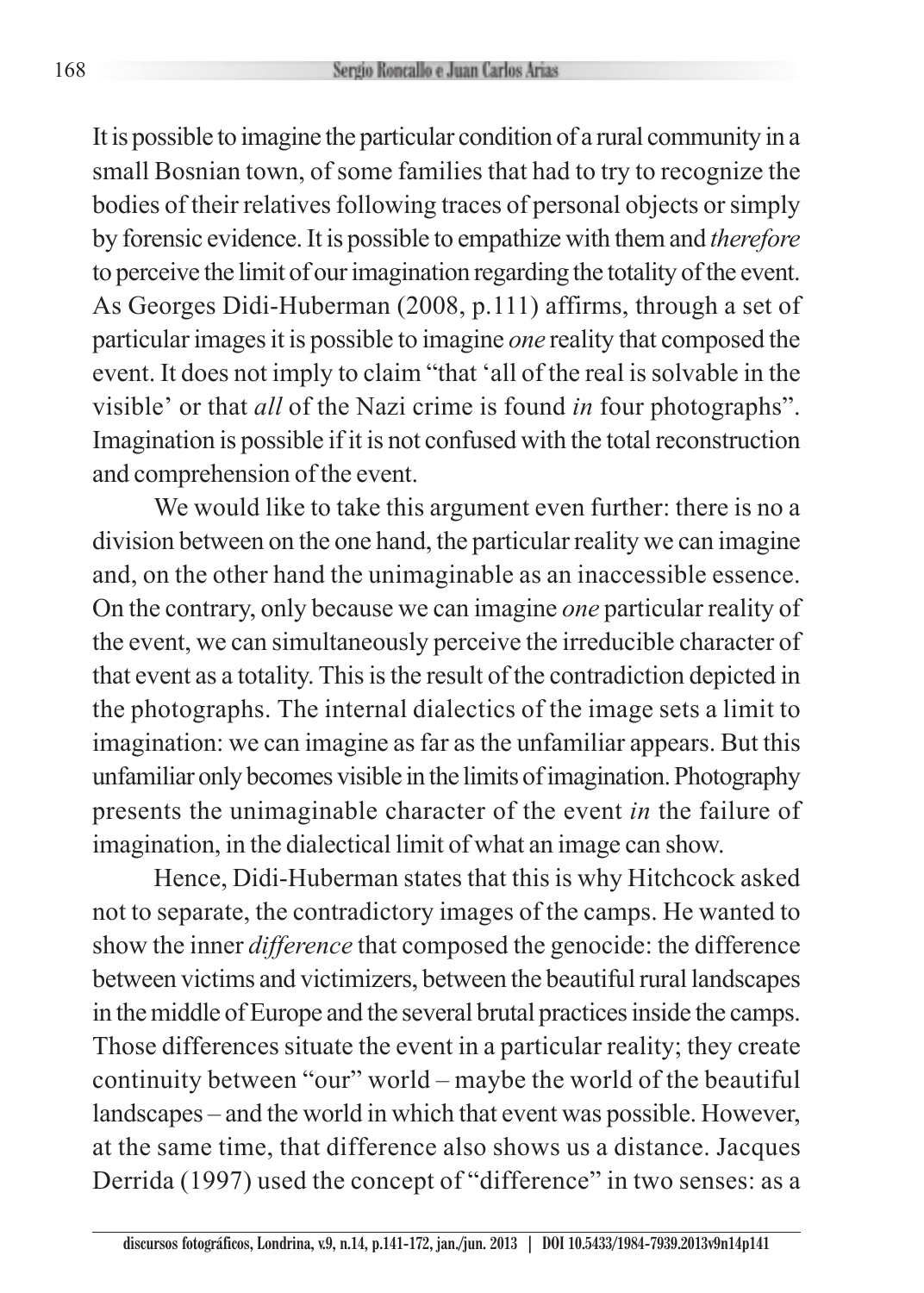distance or distinction between objects, but also as the act of deferring. This notion of difference is what appears in the photographs of the event. Images present a difference we can imagine – the distance between victims and victimizers or between daily life and extraordinary occurrences – and at the same time they postpone, defer the complete meaning of the event. Difference implies continuity and a permanent distance.

From this perspective, the problem is neither to forbid the imagination, as Wajcman suggested, nor to trust blindly in its power to apprehend the totality of the event. Images do not offer a complete portrait of the event but can force an imaginative exercise in the spectator, a practice of interpretation that is important as it shows its own borders. By introducing a dialectical relation in the composition of photographs, it is possible to produce a dialectical perception of a particular event. The paradox of an incomplete trace in Seawright's images: the contradiction between a realist depiction and its pictorial negation in Richter; between the dead bodies and their own living actions in Wall; or between the unexpected death and violence of the war and the simplicity of everyday life in Gafic. All those are dialectical images that invite us to imagine but that affirm the existence of the unimaginable. Through photography we can imagine one reality and at the same time we fail in imagining and incorporating the event as a totality. This dialectic of image opposes the unimaginable and shows "what we cannot see". (DIDI-HUBERMAN, 2008, p.133).

Now it is possible to answer the question asked above: why continue producing photographs of the unimaginable? Photographs can do what we cannot in our daily life: we, as individuals and as society, need to overcome the shock of the event, to generate the illusion that it is part of the past, as if it were something "behind" us. Photographs, on the contrary, do not need that illusion. They can inhabit the trauma instead of trying to eliminate it. Photographs may be that privilege space where the unimaginable is presented as such, instead of being irrepresentable.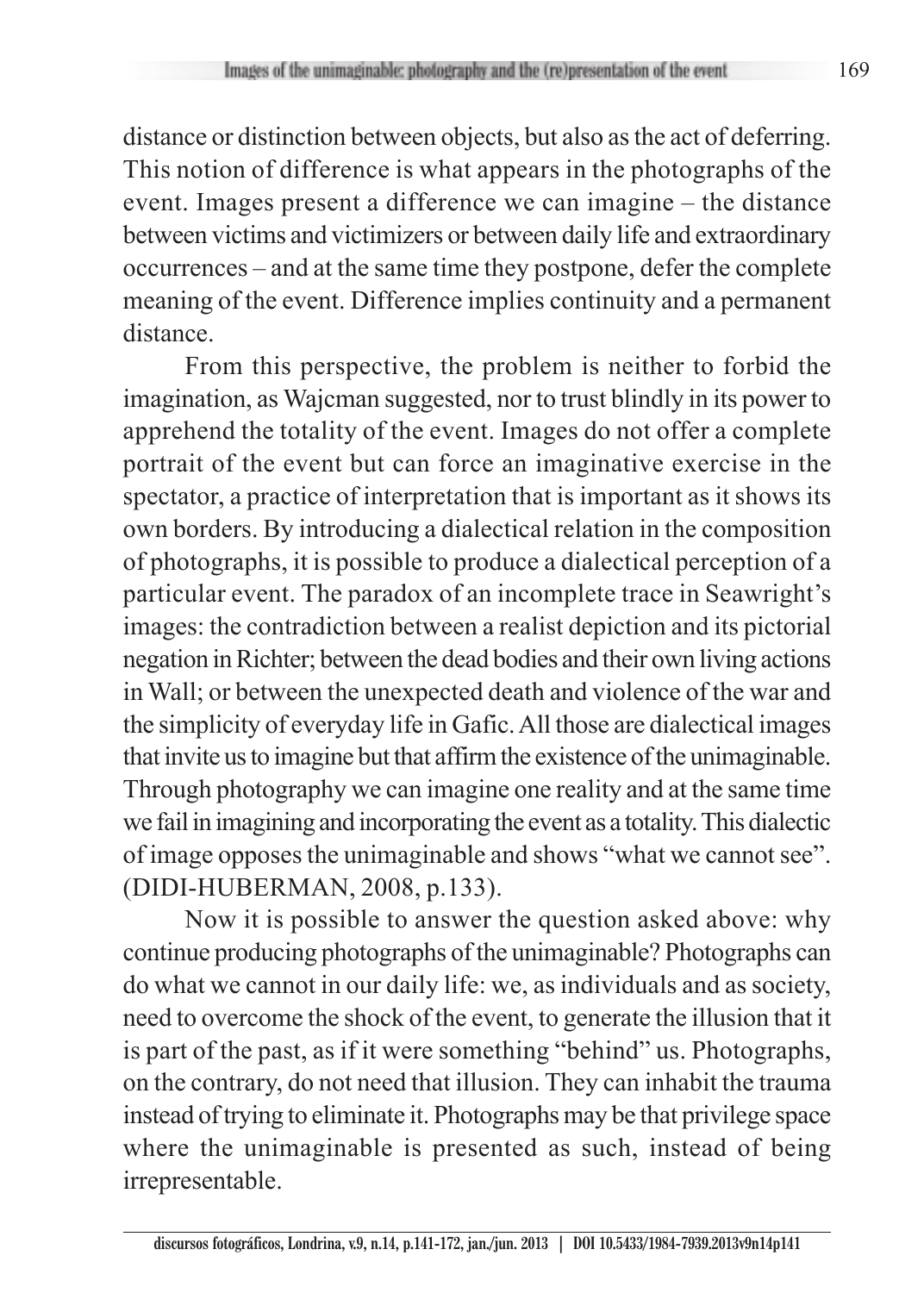## References

ADORNO, Theodor W. **Prisms.** London: Spearman, 1967.

BARTHES, Roland. **Camera lucide**: reflections on photography. New York: Hil and Wang, 2010.

\_\_\_\_\_\_. Rhetoric of the image. In: McQUAIL, Denis. (Ed.). **Mcquail's reader in mass communication theory**. London: SAGE, 2004. p.289-297.

CAREY, James. A cultural approach to communication. In: McQUAIL, Denis. (Ed.). **Mcquail's reader in mass communication theory**. London: SAGE, 2004. p.36-45.

. American journalism on, before, and after September 11. In: ZELIZER, Barbie; ALLAN, Stuart. **Journalism after September 11**. New York: Routledge, 2003. p.71-90.

COTTON, Charlotte. **The photography as contemporary art***.* London: Thames and Hudson, 2009.

CRANE, Susan A. Choosing not to look: representation, repatriation, and holocaust atrocity photography. **History and Theory***,* Middletown, v.47, n.3, p.309-330, 2008.

DEBORD, Guy. **The society of the spectacle**. Canberra: Treason Press, 2002.

DERRIDA, Jacques. **Of grammatology***.* Baltimore: The Jhons Hopkins University Press, 1997.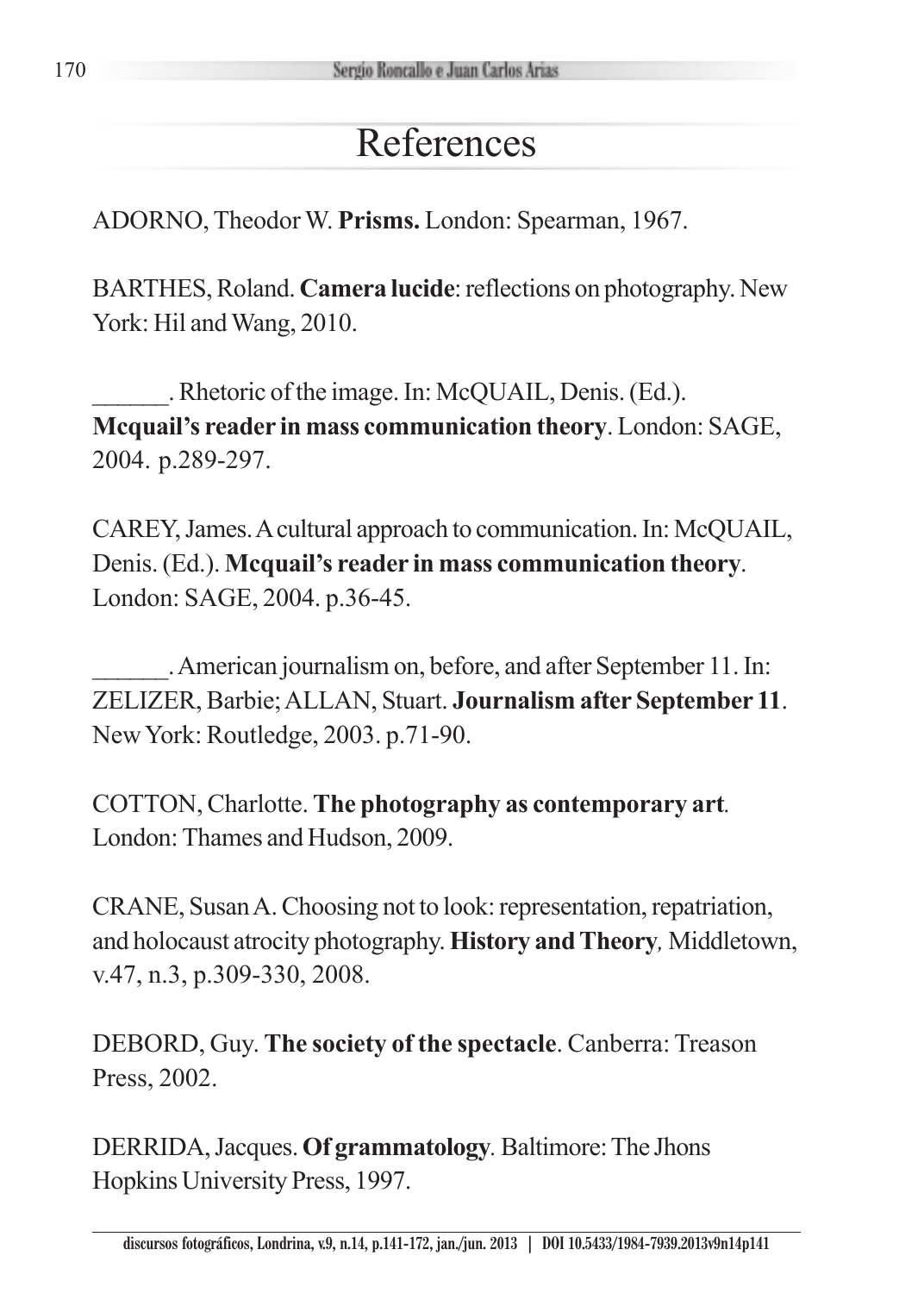DIDI-HUBERMAN, Georges. **Images in spite of all***.* Chicago: The University of Chicago University Press, 2008.

EISENMAN, Stephen F. **The Abu Ghraib effect***.* London: Reaktion Books, 2007.

FRIEDLANDER, Saul. Introduction. In: \_\_\_\_\_\_ (Ed.). **Probing the limits of representation**: nazism and the "final solution". Cambridge: Harvard University Press, 1992. p.1-21.

GAFIC, Ziyah. **Ziyah Gafic photographer**. Retrieved 2011 éèë 29- November from. 2009. Disponível em: <http://www.ziyahgafic.ba/ photo.php>. Acesso em: 28 mar. 2012.

LOSSON, Nicolas. Notes on the images of the camps. **October**, Cambridge, v.90, p.25-35, 1999.

MAKHMALBAF, Samira. **11'09"01 September 11** Iran: [Motion Picture], 2002.

MIRZOEFF, Nicholas. Invisible again: rwanda and representation after genocide. **African Arts**, Los Angeles, v.38, n.3, p.36-39, 2005.

MITCHELL, William J. Thomas. **Cloning terror**: the war images, 9/11 to the present. Chicago: The University of Chicago Press, 2011.

NICHOLS, Bill. The terrorist event. **CLCWeb**: Comparative Literature and Culture, West Lafayette, v. 9, n. 1, 2007.

SINGER, Isaac Bashevis. **Enemies, a love storie***.* New York: Farrar, Straus and Giroux,1972.

SONTAG, Susan. **On photography***.* New York: Picador, 1973.